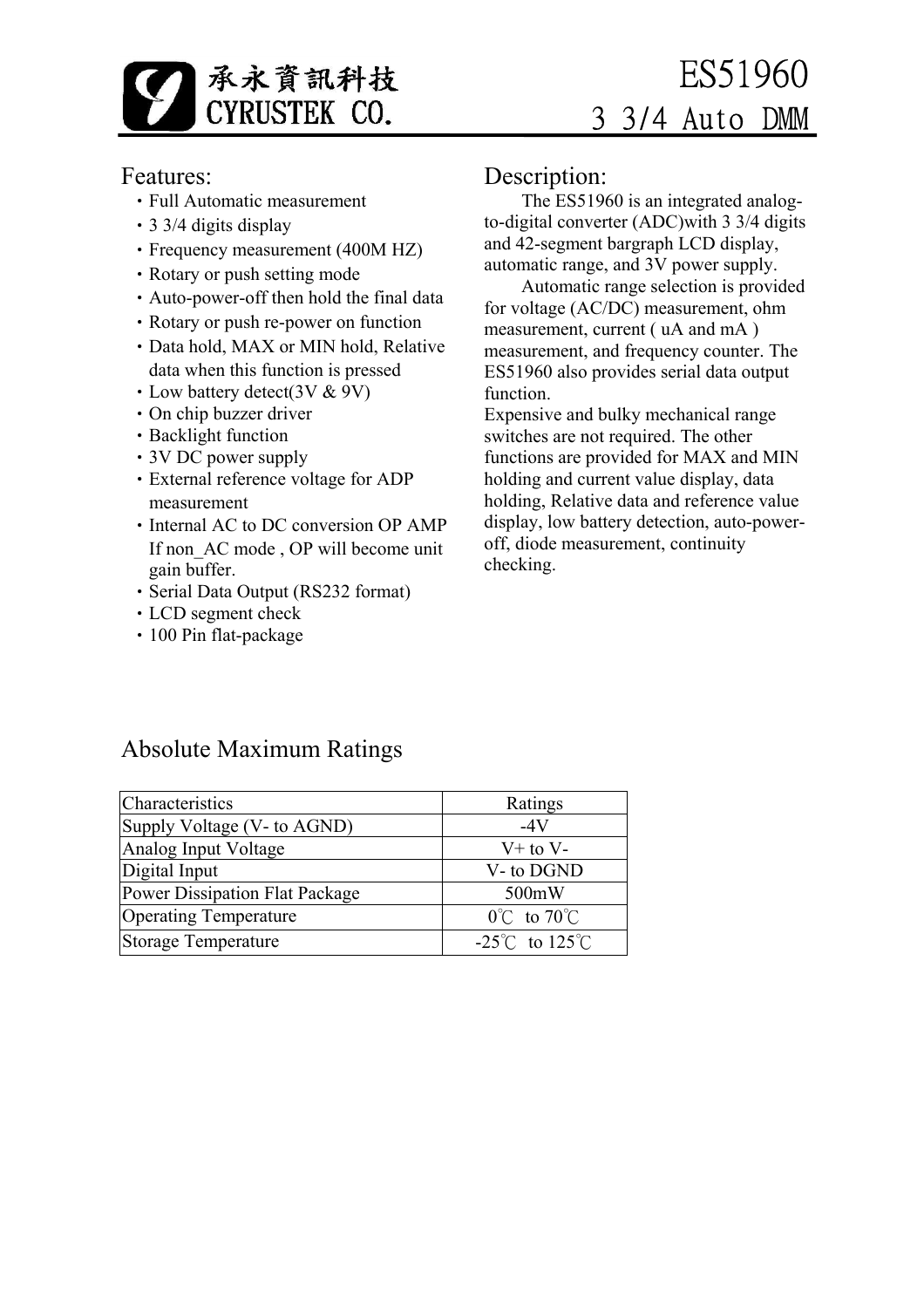

# Electrical Characteristics

| $TA = 25^{\circ}C$ , $V = -3V$ |  |  |  |
|--------------------------------|--|--|--|
|                                |  |  |  |

| Symbol      | Parameter                                                | <b>Test Condition</b>                | Min.                     | Typ.         | Max.                     | Count                   |
|-------------|----------------------------------------------------------|--------------------------------------|--------------------------|--------------|--------------------------|-------------------------|
| $V -$       | Power Supply                                             |                                      | $-3.5$                   | $-3.0$       | $-2.2$                   | Volt                    |
| Idd         | <b>Operating Supply Current</b>                          | Normal Power On                      |                          | 1.0          | 1.5                      | mA                      |
| Iss         |                                                          | Auto-power-off                       | $\overline{a}$           | 5            | 10                       | uA                      |
| <b>REV</b>  | <b>Rollover Error</b>                                    |                                      |                          |              | $\overline{\pm}$ 0.1     | $%$ F.S.                |
|             | (Voltage)                                                | 10M input                            |                          |              |                          |                         |
| <b>REB</b>  | <b>Rollover Error</b>                                    | Resistor                             |                          |              |                          | $\pm$ 0.5 % F.S.        |
|             | (Bargraph)                                               |                                      |                          |              |                          |                         |
| <b>NLV</b>  | Nonlinearity                                             | <b>Best Case</b>                     | $\overline{\phantom{a}}$ |              | $\pm$ 0.1                | % F.S.                  |
|             | (Voltage)                                                | <b>Straight Line</b>                 |                          |              |                          |                         |
| <b>NLB</b>  | Nonlinearity                                             |                                      |                          |              |                          | $\pm$ 0.5 % F.S.        |
|             | (Bargraph)                                               |                                      |                          |              |                          |                         |
|             | <b>Input Leakage</b>                                     |                                      |                          | 1            | 10                       | pA                      |
|             | Low Battery Flag Voltage                                 | V- to AGND                           | $-2.5$                   | $-2.3$       | $-2.1$                   | $\overline{\mathbf{V}}$ |
|             | Zero Input Reading                                       | $10M\Omega$ Input Resistor           | $-000$                   | 000          | $+000$                   | Count                   |
| <b>VREF</b> | Reference Voltage and $400\Omega$                        | $100K\Omega$ Between                 | $-1.3$                   | $-1.2$       | $-1.1$                   | $\overline{V}$          |
|             | measurement                                              | VRH and AGND                         |                          |              |                          |                         |
|             | Peak to Peak Backplane Drive - 3.2 $\leq$ V- $\leq$ -2.2 |                                      | 2.85                     | 3.0          | 3.15                     | $\overline{\mathbf{V}}$ |
|             | Voltage                                                  |                                      |                          |              |                          |                         |
|             | <b>Counter Time Base Period</b>                          | fosc=4MHz                            |                          | $\mathbf{1}$ | $\overline{\phantom{a}}$ | Sec                     |
|             | Open Circuit Voltage for $\Omega$                        | $\Omega$ and Continuity              | $-0.5$                   | $-0.45$      | $-0.4$                   | $\overline{\mathbf{V}}$ |
|             | Measurement(except $400\Omega$ )                         | Function                             |                          |              |                          |                         |
|             | Pull High to 0V Resistance                               | FC1,FC2,FC3,FC4                      | $\blacksquare$           | 2.5          |                          | $M\Omega$               |
|             |                                                          | FC5, RANGE, HOLD                     |                          |              |                          |                         |
|             |                                                          | MAX/MIN, BKLIT                       |                          |              |                          |                         |
|             |                                                          | <b>REL</b>                           |                          |              |                          |                         |
|             | Pull High to 0V Resistance                               | KEY, SET, BUZIN                      | $\overline{a}$           | 250          |                          | $K\Omega$               |
|             | <b>AC Frequency Response</b>                             | $±$ 1% Error                         | $\overline{\phantom{a}}$ | $40$ to      | $\overline{a}$           | HZ                      |
|             | (4V range)                                               |                                      |                          | 500          |                          |                         |
|             |                                                          | $± 5%$ Error                         |                          | $40$ to      | $\overline{\phantom{0}}$ |                         |
|             |                                                          |                                      |                          | 2000         |                          |                         |
| <b>TCRF</b> | Reference Voltage                                        | 100KΩ Between VRH                    | $\overline{\phantom{a}}$ | 50           |                          | ppm/°C                  |
|             | Temperature Coefficient                                  | and AGND                             |                          |              |                          |                         |
|             |                                                          | $0^{\circ}$ C < TA < 70 $^{\circ}$ C |                          |              |                          |                         |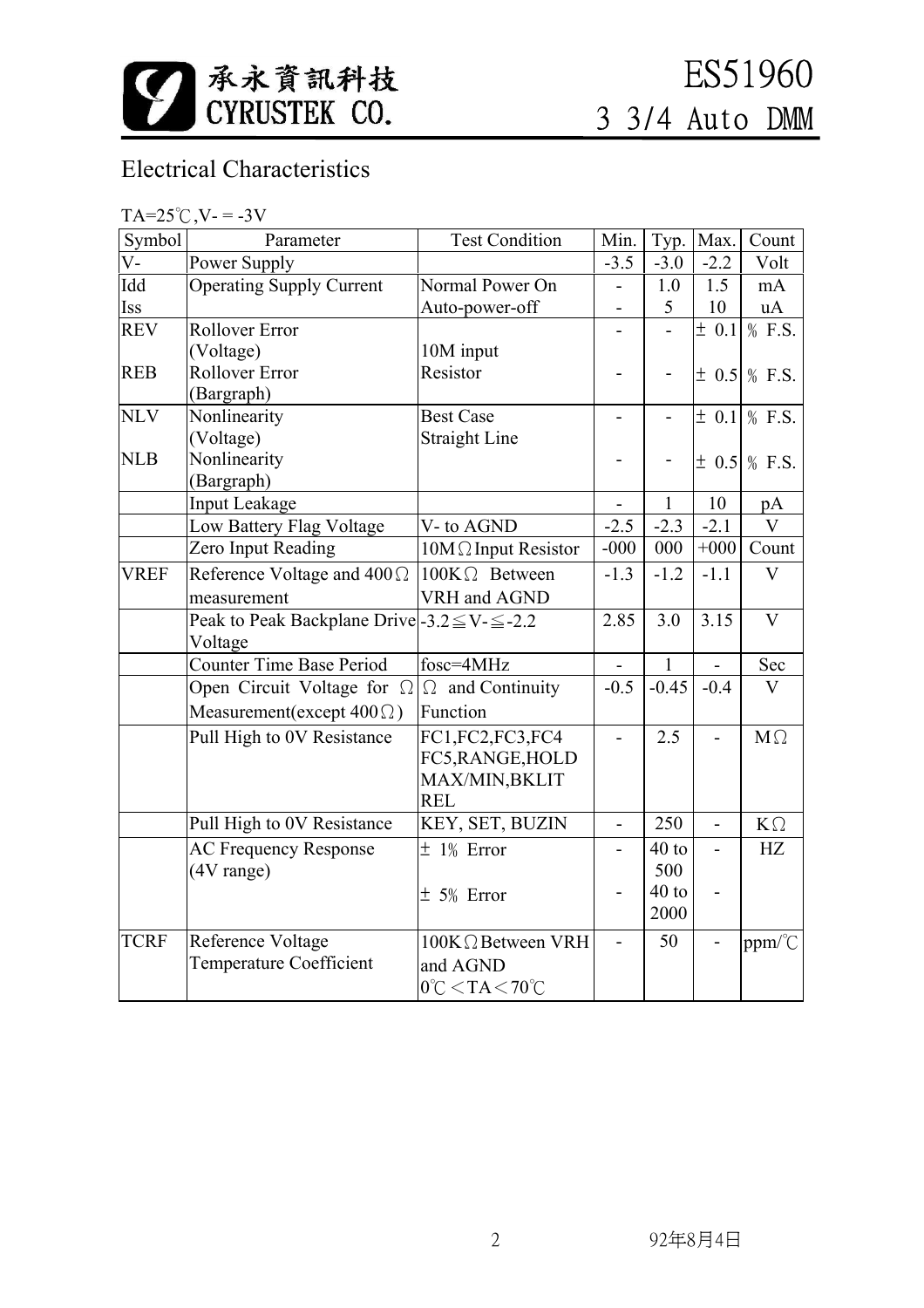

## **Pin Description**

|                         | Pin No. Symbol  | Description                                                            |
|-------------------------|-----------------|------------------------------------------------------------------------|
| 1                       | $V^+$           | Positive supply voltage, output of on-chip DC-DC converter.            |
| $\overline{2}$          | $V^+$           | Positive supply voltage, output of on-chip DC-DC converter.            |
| $\overline{\mathbf{3}}$ | $CH+$           | High speed positive connection for reference capacitor.                |
| $\overline{4}$          | CH-             | High speed negative connection for reference capacitor.                |
| 5                       | <b>CIH</b>      | High speed integrator output. Connected to integration capacitor.      |
| 6                       | <b>BUFH</b>     | Integration resistor connection for high speed buffer output.          |
| $\overline{7}$          | <b>CAZH</b>     | High speed auto-zero capacitor connection                              |
| 8                       | $CL+$           | High resolution positive connection for reference capacitor.           |
| 9                       | $CL-$           | High resolution negative connection for reference capacitor.           |
| 10                      | <b>CIL</b>      | High resolution integrator output. Connected to integration capacitor. |
| 11                      | CAZL            | High resolution auto-zero capacitor connection.                        |
| 12                      | <b>BUFL</b>     | Integration resistor connection for high resolution buffer output.     |
| 13                      | <b>IVSH</b>     | High level current measurement input.                                  |
| 14                      | <b>IVSL</b>     | Low level current measurement input                                    |
| 15                      | <b>OVX</b>      | Input high voltage for resistance measurement.                         |
| 16                      | <b>OVH</b>      | Output connection for resistance measurement.                          |
| 17                      | <b>OVSG</b>     | Sense low voltage for resistance measurement.                          |
| 18                      | OR <sub>1</sub> | Reference resistor connection for 399.9 $\Omega$ range.                |
| 19                      | VR5             | Voltage measurement $\div 10000$ attenuator (3999V).                   |
| 20                      | VR4             | Voltage measurement $\div 1000$ attenuator (399.9V).                   |
| 21                      | VR3             | Voltage measurement $\div$ 100 attenuator (39.99V).                    |
| 22                      | VR <sub>2</sub> | Voltage measurement $\div 10$ attenuator (3.999V).                     |
| 23                      | TEST5           | Test pin 5.                                                            |
| 24                      | <b>ACVL</b>     | Negative output of AC to DC converter.                                 |
| 25                      | <b>ACVH</b>     | Positive output of AC to DC converter.                                 |
| 26                      | <b>ADI</b>      | Negative input of internal AC to DC OP AMP.                            |
| 27                      | <b>ADO</b>      | Output of internal AC to DC OP AMP.                                    |
| 28                      | $VA+$           | For ADP use. Deintegrating voltage input. The pin voltage should be    |
|                         |                 | more positive than VA- pin.                                            |
| 29                      | VA-             | For ADP use. Deintegrating voltage input.                              |
| 30                      | <b>ADP</b>      | Adapted input for other application measurement.                       |
| 31                      | <b>SGND</b>     | Signal ground.                                                         |
| 32                      | VR1             | Measurement input.                                                     |
| 33                      | <b>ADODC</b>    | Optional pin.                                                          |
| 34                      | VR              | Reference input voltage connection. Typically -100 mV.                 |
| 35                      | <b>VRH</b>      | Output of band-gap voltage reference. Typically -1.2 V.                |
| 36                      | <b>ACVR</b>     | Optional pin. When connected to -3V, ACV without 400mV range.          |
| 37                      | <b>BKLIT</b>    | Back light function. Pulse low to set BKOUT pin output.                |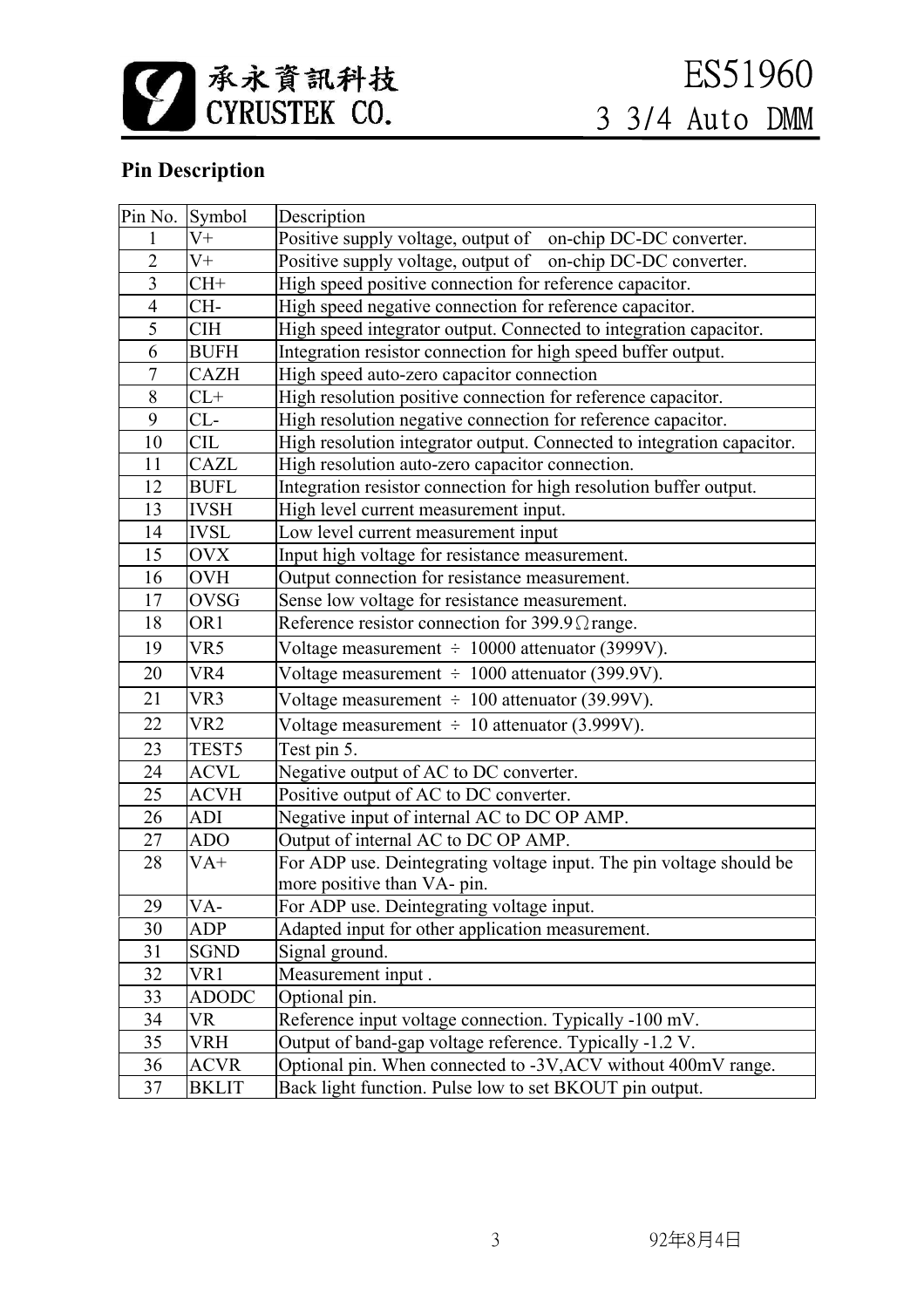

|    | Pin. No Symbol.   | Description                                                              |
|----|-------------------|--------------------------------------------------------------------------|
| 38 | <b>SLEEP</b>      | When auto-power-off happen, this pin output will change from $+3V$       |
|    |                   | to $-3V$ . When re-power on happens, this pin output will change back to |
|    |                   | $+3V$ .                                                                  |
| 39 | TEST <sub>1</sub> | Test pin 1.                                                              |
| 40 | TEST <sub>2</sub> | Test pin 2                                                               |
| 41 | <b>FREQ</b>       | Frequency counter input, offset to $1/2(V-)$ .                           |
| 42 | <b>SET</b>        | Input to set serial data output. Pulse low to make this function active. |
| 43 | F100              | 100 HZ square wave output.                                               |
| 44 | SEG24             | LCD Segment line 24.                                                     |
| 45 | SEG23             | LCD Segment line 23.                                                     |
| 46 | SEG22             | LCD Segment line 22.                                                     |
| 47 | SEG21             | LCD Segment line 21                                                      |
| 48 | SEG20             | LCD Segment line 20.                                                     |
| 49 | SEG19             | LCD Segment line 19.                                                     |
| 50 | SEG18             | LCD Segment line 18.                                                     |
| 51 | SEG17             | LCD Segment line 17.                                                     |
| 52 | SEG16             | LCD Segment line 16.                                                     |
| 53 | SEG15             | LCD Segment line 15.                                                     |
| 54 | SEG14             | LCD Segment line 14.                                                     |
| 55 | SEG13             | LCD Segment line 13.                                                     |
| 56 | SEG12             | LCD Segment line 12.                                                     |
| 57 | SEG11             | LCD Segment line 11.                                                     |
| 58 | SEG10             | LCD Segment line 10.                                                     |
| 59 | SEG9              | LCD Segment line 9.                                                      |
| 60 | SEG8              | LCD Segment line 8.                                                      |
| 61 | SEG7              | LCD Segment line 7.                                                      |
| 62 | SEG <sub>6</sub>  | LCD Segment line 6.                                                      |
| 63 | SEG5              | LCD Segment line 5.                                                      |
| 64 | SEG4              | LCD Segment line 4.                                                      |
| 65 | SEG <sub>3</sub>  | LCD Segment line 3.                                                      |
| 66 | SEG <sub>2</sub>  | LCD Segment line 2.                                                      |
| 67 | SEG1              | LCD Segment line 1.                                                      |
| 68 | <b>ANNUNC</b>     | Square-wave output at the backplane frequency, synchronized to BP1.      |
|    |                   | ANNUNC can be used to control display annunciator. Connecting an         |
|    |                   | LCD segment to ANNUNC and turns it on; connecting an LCD                 |
|    |                   | segment to its backplane and turns it off.                               |
| 69 | BP4               | LCD Backplane 4.                                                         |
| 70 | BP3               | LCD Backplane 3.                                                         |
| 71 | BP <sub>2</sub>   | LCD Backplane 2.                                                         |
| 72 | BP1               | LCD Backplane 1.                                                         |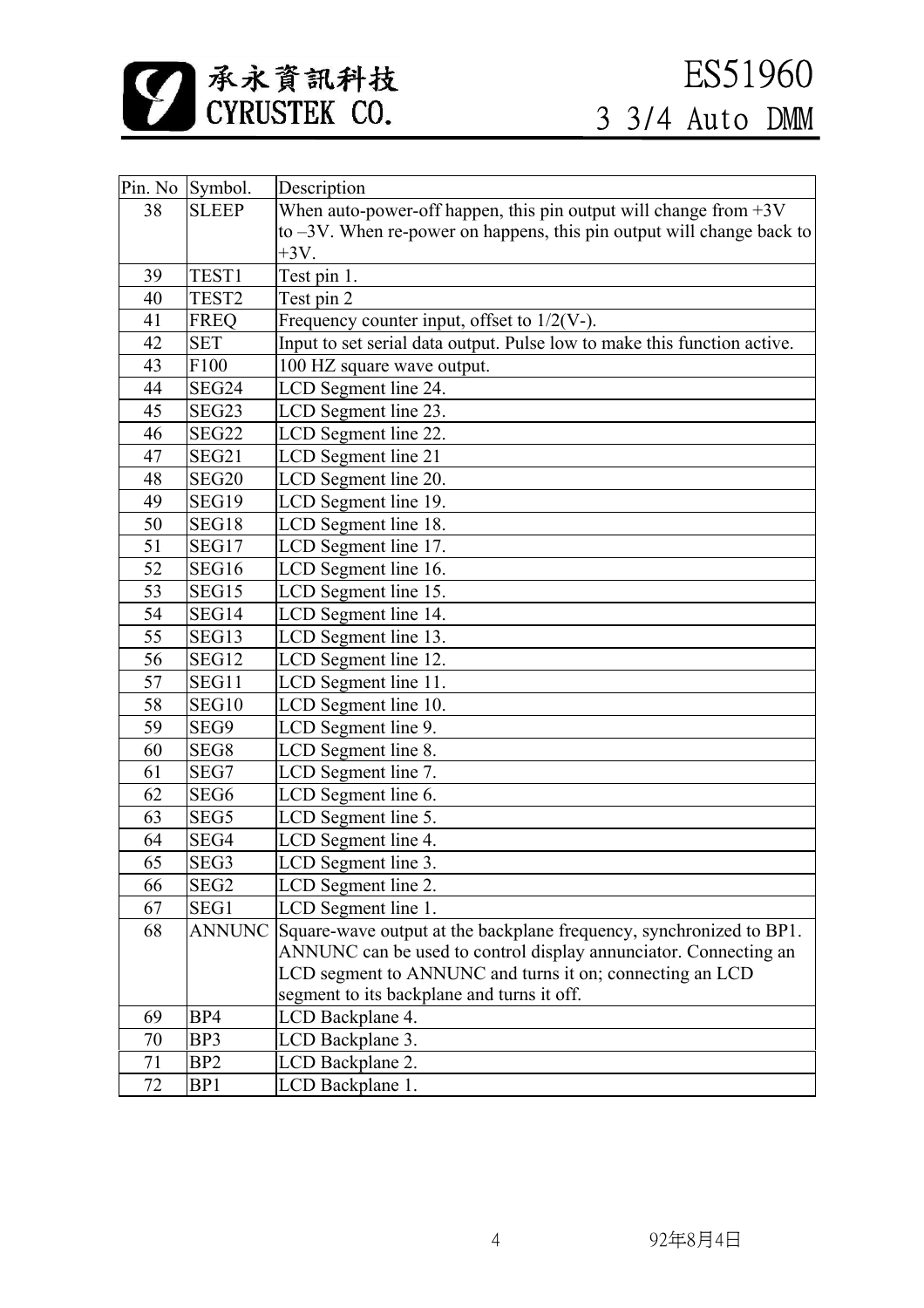

|     | Pin. No Symbol.  | Description.                                                           |
|-----|------------------|------------------------------------------------------------------------|
| 73  | <b>BUZIN</b>     | Buzzer control input. When Connected BUZIN to -3V turns the buzzer     |
|     |                  | on.(2.0 KHZ continue signal)                                           |
| 74  | <b>BUZOUT</b>    | Buzzer output. Audio frequency (2.0KHz) output which drives a          |
|     |                  | piezoelectric buzzer.                                                  |
| 75  | PH1              | Phase output 1, for capacitance measurement.                           |
| 76  | PH <sub>2</sub>  | Phase output 2, for capacitance measurement.                           |
| 77  | PH <sub>3</sub>  | Phase output 3, for capacitance measurement.                           |
| 78  | PH4              | Phase output 4, for capacitance measurement.                           |
| 79  | OSC1             | Crystal oscillator (input) connection.                                 |
| 80  | OSC <sub>2</sub> | Crystal oscillator (output) connection.                                |
| 81  | <b>BKOUT</b>     | If BKLIT function is enabled, this pin output will change from -3V to  |
|     |                  | +3V for 60 sec, once pressed BKLIT pin again within the 60 sec, this   |
|     |                  | pin output will change back to -3V.                                    |
| 82  | <b>KEY</b>       | Mode change pin.                                                       |
| 83  | <b>REL</b>       | Input to get relative display. Pulse low to make this function active. |
| 84  | MAX/MIN          | Input to set MAX/MIN display. Pulse low to make this function active.  |
| 85  | <b>HOLD</b>      | Input to hold display. Pulse low to make this function active.         |
| 86  | <b>RANGE</b>     | Input to set automatic/manual mode and manual range selection. Pulse   |
|     |                  | low to make this function active.                                      |
| 87  | FC5              | Switch 5 for function selection.                                       |
| 88  | FC4              | Switch 4 for function selection.                                       |
| 89  | FC3              | Switch 3 for function selection.                                       |
| 90  | FC <sub>2</sub>  | Switch 2 for function selection.                                       |
| 91  | FC1              | Switch 1 for function selection.                                       |
| 92  | LBAT9            | Low battery voltage setting. If used 3V battery, connected this pin to |
|     |                  | AGND, the default low battery voltage will be -2.3V. If used 9V        |
|     |                  | battery, when the input voltage is small than VRH(-1.2V), the low      |
|     |                  | battery annunciator will be display.                                   |
| 93  | <b>SDO</b>       | Serial data output.                                                    |
| 94  | $C+$             | Positive capacitor connection for on-chip DC-DC<br>converter.          |
| 95  | $C-$             | Negative capacitor connection for on-chip DC-DC<br>converter.          |
| 96  | V-               | Negative supply voltage. Connecting to battery negative terminal.      |
| 97  | V-               | Negative supply voltage. Connecting to battery negative terminal.      |
| 98  | <b>DGND</b>      | Digital ground, connected to battery positive terminal.                |
| 99  | <b>AGND</b>      | Analog ground.                                                         |
| 100 | <b>AGND</b>      | Analog ground.                                                         |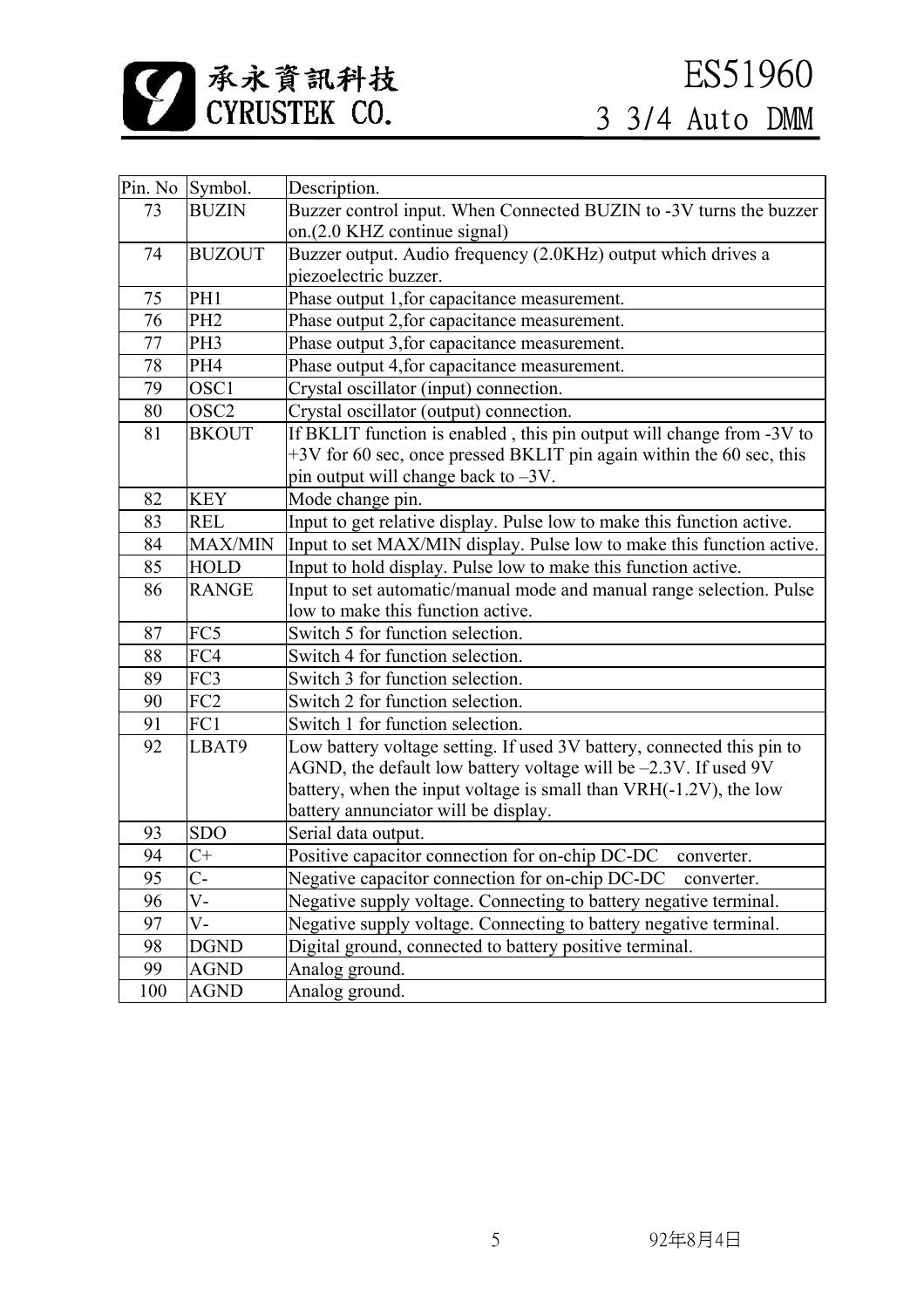

## Pin Configuration

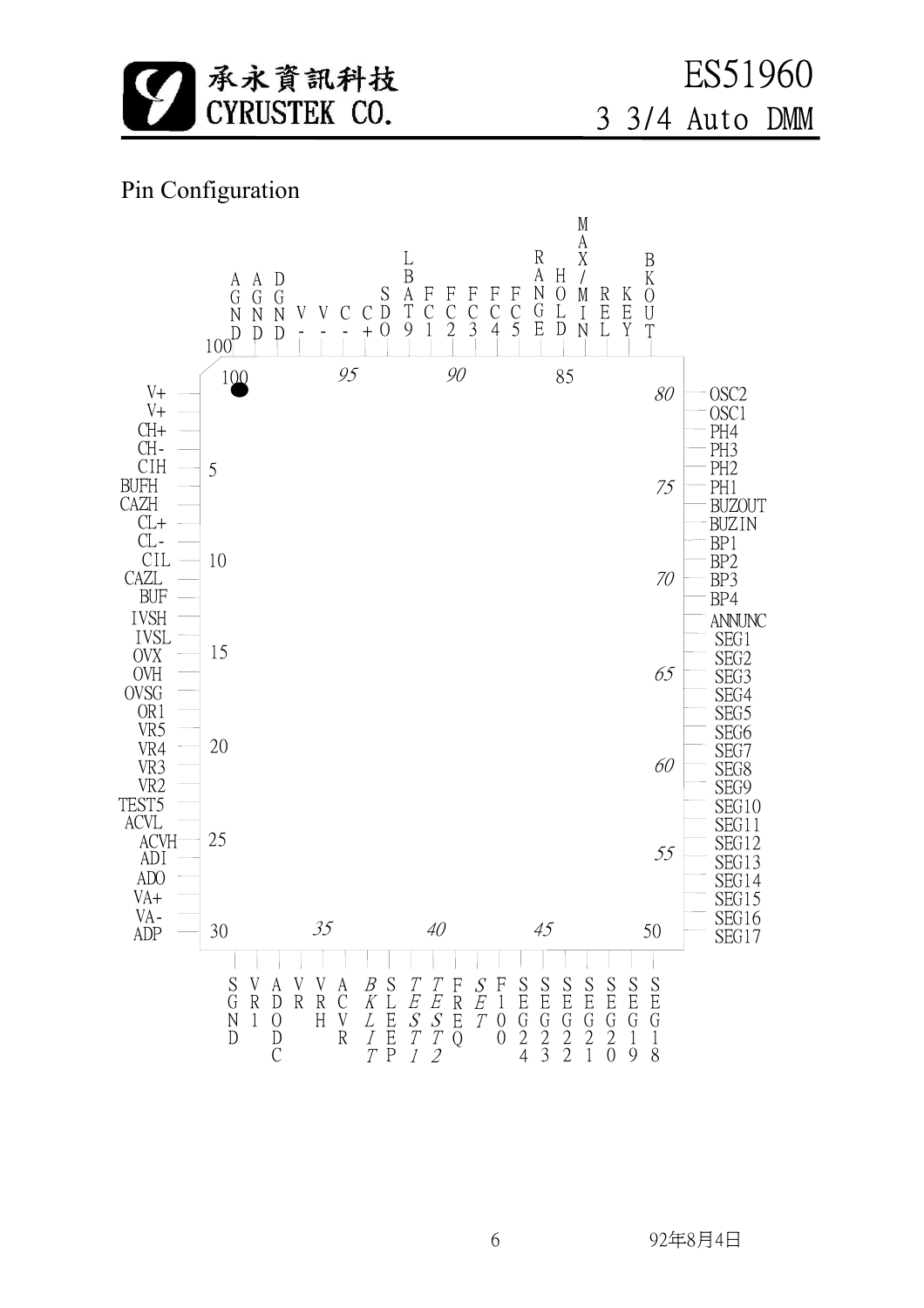![](_page_6_Picture_0.jpeg)

## *Operation Mode*

#### (1) **Measurement Description**

#### *Voltage Measurement*

 Resistive divider is automatically changed to provide in range reading for 399.9mV to 3999V full scale reading. The following table shows the various full scale range.

| Range           | Full scale | Resistive Ratio        |
|-----------------|------------|------------------------|
| VR1             | 399.9 mV   | , 1/1                  |
| VR <sub>2</sub> | 3.999 V    | $R2/(R1+R2)$ , $1/10$  |
| VR <sub>3</sub> | 39.99 V    | $R3/(R1+R3)$ , $1/100$ |
| VR4             | 399.9 V    | $R4/(R1+R4)$ , 1/1000  |
| VR5             | 3999 V     | $R5/(R1+R5)$ , 1/10000 |

#### *Resistance Measurement*

 Resistive divider is automatically changed to provide the proper range. The following table shows the various full scale range.

| Range           | <b>Full Scale</b>    | Reference Resistor    |
|-----------------|----------------------|-----------------------|
| OR <sub>1</sub> | $399.9 \quad \Omega$ | $R6(100\Omega)$       |
| OR <sub>2</sub> | 3.999 $K\Omega$      | $R5(1K\Omega)$        |
| OR <sub>3</sub> | 39.99 KΩ             | $R4(10K\Omega)$       |
| OR4             | 399.9 KΩ             | $R1  R3(=100K\Omega)$ |
| OR <sub>5</sub> | 3.999 $M\Omega$      | $R1  R2(=1M\Omega)$   |
| OR <sub>6</sub> | 39.99 M Q            | $R1(10M\Omega)$       |

#### *Current Measurement*

In the current measurement mode , there are three range selections :

| Mode             | <b>Range Selection</b> | <b>Full Scale</b> |
|------------------|------------------------|-------------------|
| Automatic Mode 1 | uА                     | 399.9 uA          |
|                  |                        | 3999 uA           |
| Automatic Mode 2 | mA                     | 39.99 mA          |
|                  |                        | 399.9 mA          |
| Manual Mode      |                        | 39.99 A           |

When the mode changes among (uA, mA, A), the original AC/DC state will keep.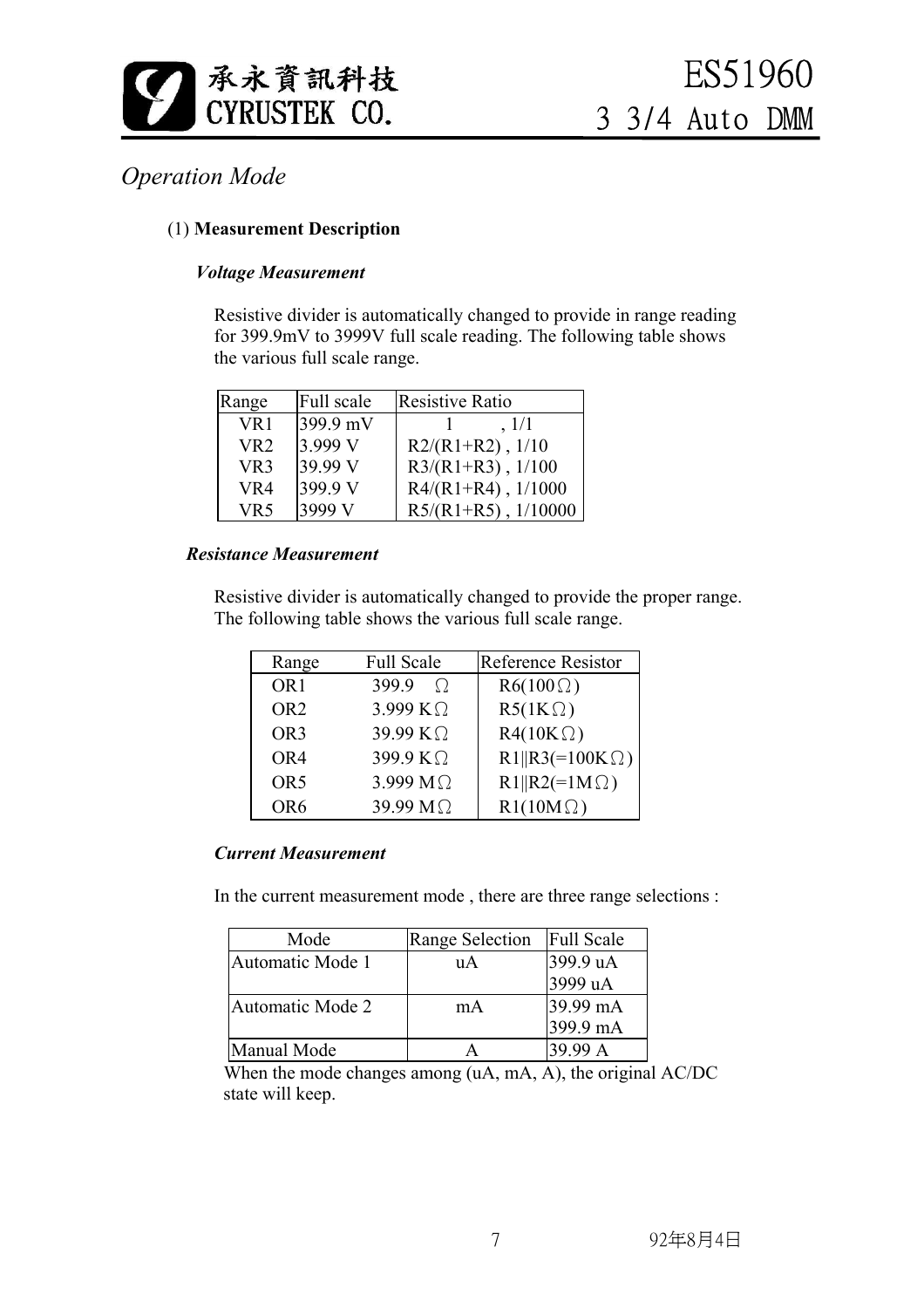![](_page_7_Picture_0.jpeg)

#### *Continuity Check*

The continuity check is the same as the  $399.9\Omega$  range of the resistance measurement mode (manual mode). If the bargraph number  $\leq$ =3, there will 2.0 KHz signal comes out from BUZOUT pin, if the bargraph number >=4, there will be no beep exist.

#### *Diode Measurement*

 Use the DCV 3.999V range of voltage measurement mode (manual mode ). If the test circuit is open or the device (diode) under test is larger than 2V, the LCD display will show "OL", but the bargraph will show the real detected voltage.

#### *Frequency Counter*

 The timebase of ES51960 is derived by a clock oscillator. The timebase of counter is :

$$
T_{counter} = \frac{4,000,000}{F_{osc}}
$$

 Thus , the counter will operate with a 1 second timebase when a 4MHz oscillator is used. For accurate frequency measurement,a crystal oscillator is recommended. The frequency counter can automatically or manually select the proper range. Autorange operation extends over six decades from 1 Hz to 399.9MHz.

| Range           | <b>Full Scale</b> |
|-----------------|-------------------|
| FR <sub>1</sub> | 3.999 KHZ         |
| FR <sub>2</sub> | 39.99 KHZ         |
| FR <sub>3</sub> | 399.9 KHZ         |
| FR4             | 3.999 MHZ         |
| FR <sub>5</sub> | 39.99 MHZ         |
| FR <sub>6</sub> | 399.9 MHZ         |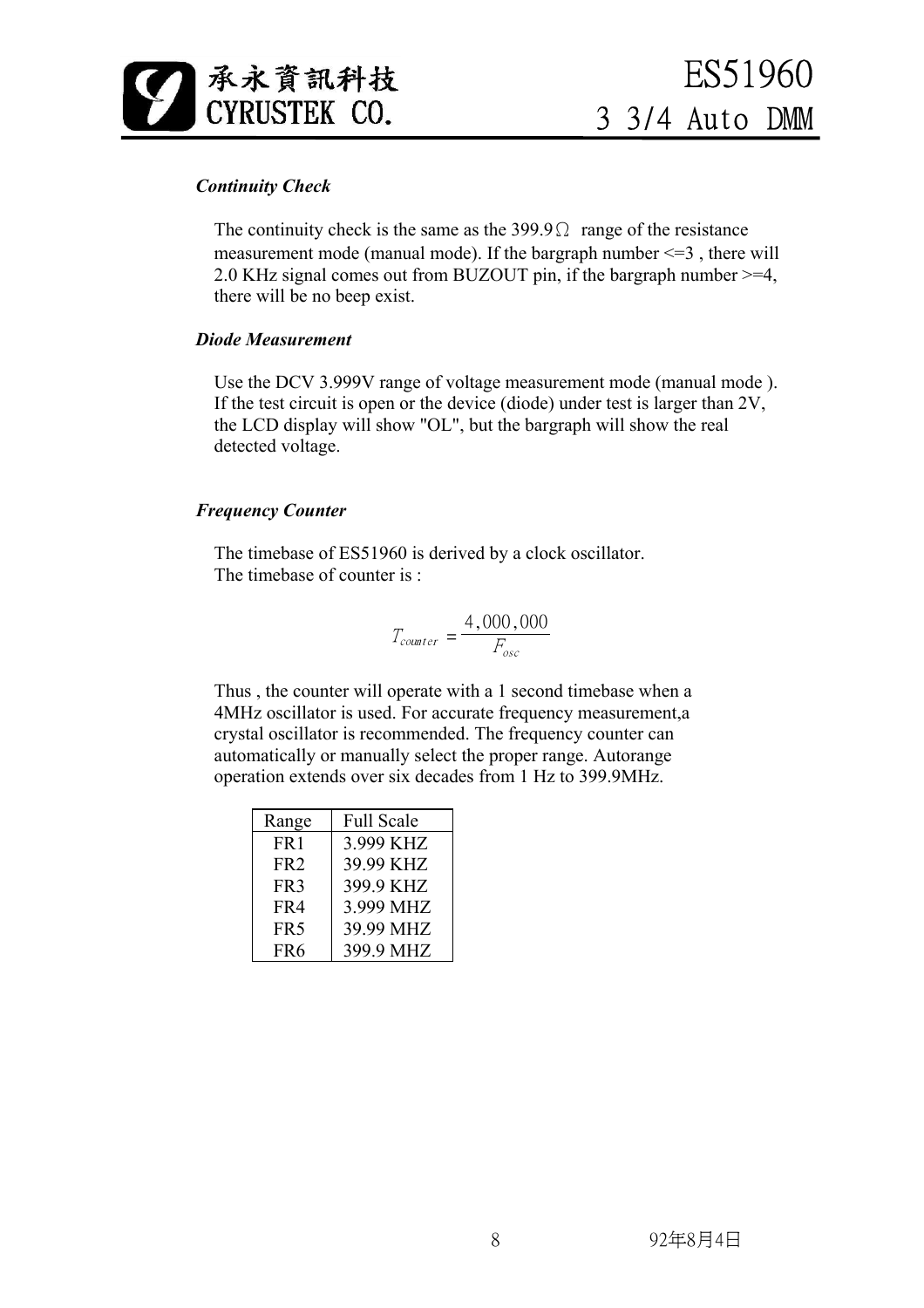![](_page_8_Picture_0.jpeg)

![](_page_8_Figure_2.jpeg)

Analog Switch Selection

Note : Light shielding for Z1, Z2, D1, D2.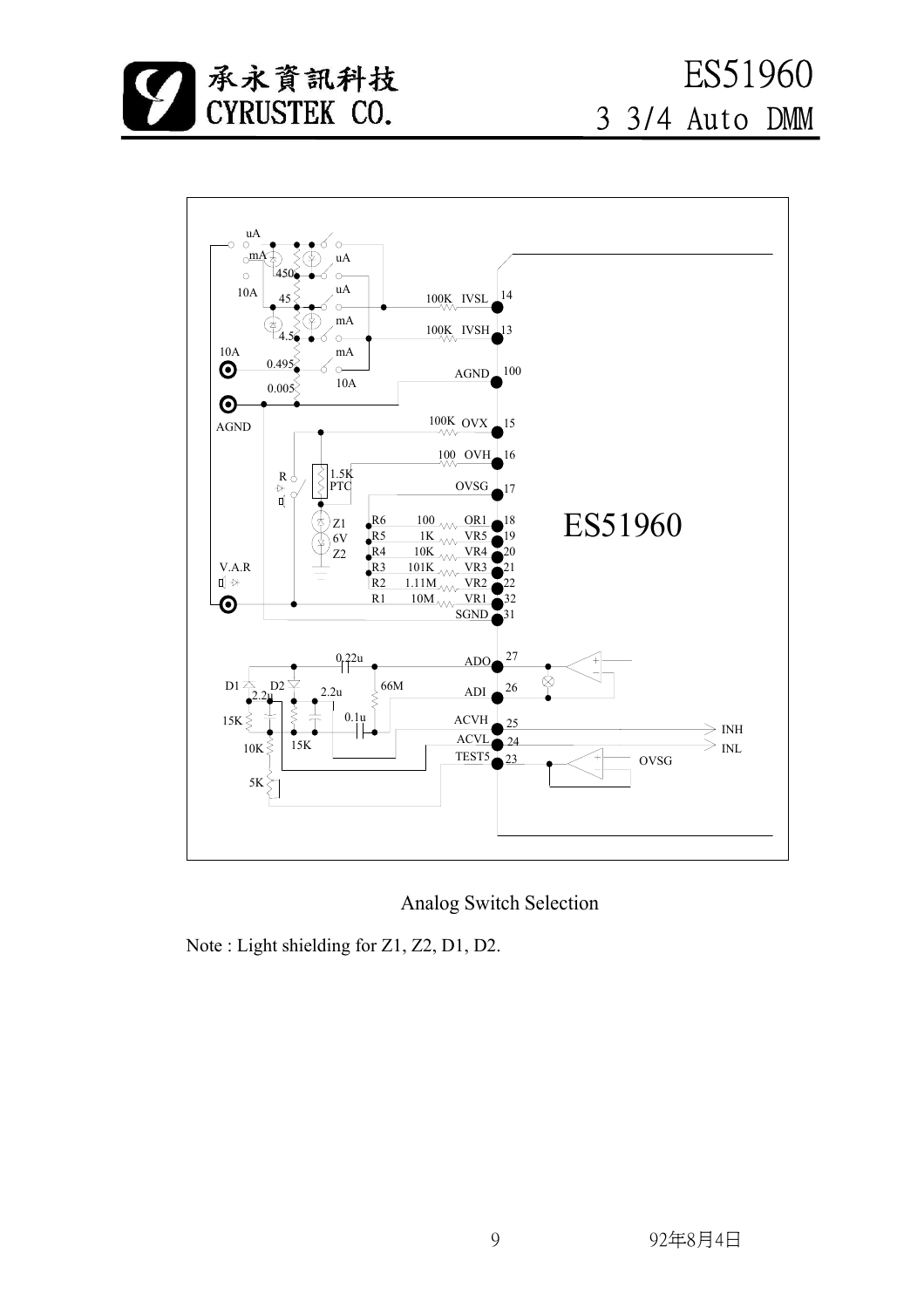![](_page_9_Picture_0.jpeg)

#### (2) Switch Description

#### *Rotary mode : FC1,FC2,FC3,FC4,FC5*

 Measurement mode depends on the logic levels of FC1,FC2,FC3,FC4 FC5 and KEY:

#### When FC5=1

|          |          |          |                | $FC1$ $FC2$ $FC3$ $FC4$ Mode | Push mode(KEY)                |
|----------|----------|----------|----------------|------------------------------|-------------------------------|
|          |          | $\theta$ | $\bf{0}$       | DC V                         | $DCV - ACV$                   |
|          |          |          | $\overline{0}$ | DC uA                        | $DC uA - AC uA$               |
|          |          |          | $\mathbf{1}$   | DC mA                        | $DCmA - ACmA$                 |
|          |          |          | 1              | DC A                         | $DC A - AC A$                 |
| $\Omega$ | 1        |          |                | $\Omega$                     | $\Omega$ - Continuity         |
|          |          |          | $\theta$       | Continuity                   | Continuity — Diode            |
|          | $\Omega$ |          |                | $\Omega$                     | $\Omega$ - Continuity - Diode |
|          |          |          |                | Frequency                    |                               |

When FC5=0, KEY is disabled.

|   |   |                | $FC1$ $FC2$ $FC3$ $FC4$ Mode |
|---|---|----------------|------------------------------|
|   |   | 0              | <b>ACV</b>                   |
|   |   | 0              | AC uA                        |
|   |   | $\mathbf{1}$   | AC mA                        |
|   |   | $\mathbf{1}$   | <b>ACA</b>                   |
| 0 |   |                | Ω                            |
| 0 |   | $\overline{0}$ | Continuity                   |
|   | 0 |                | Diode                        |
|   |   | 0              | Frequency                    |

Under ADP mode

(1) FC5=1, when the input value is overflow, the buzzer will beep.

(2) FC5=0, when the input value is overflow, the buzzer will not beep.

| FC1 | FC2 | FC3 | FC4 | Mode             |
|-----|-----|-----|-----|------------------|
| 0   |     |     |     | ADP <sub>0</sub> |
|     |     | 0   |     | ADP1             |
| 0   |     |     |     | ADP <sub>2</sub> |
| 0   |     | 0   |     | ADP3             |
| 0   |     | 0   | 0   | ADP0(no bar)     |
|     |     | 0   | 0   | ADP1(no bar)     |
| 0   |     |     | 0   | ADP2(no bar)     |
|     |     |     |     | ADP3(no bar)     |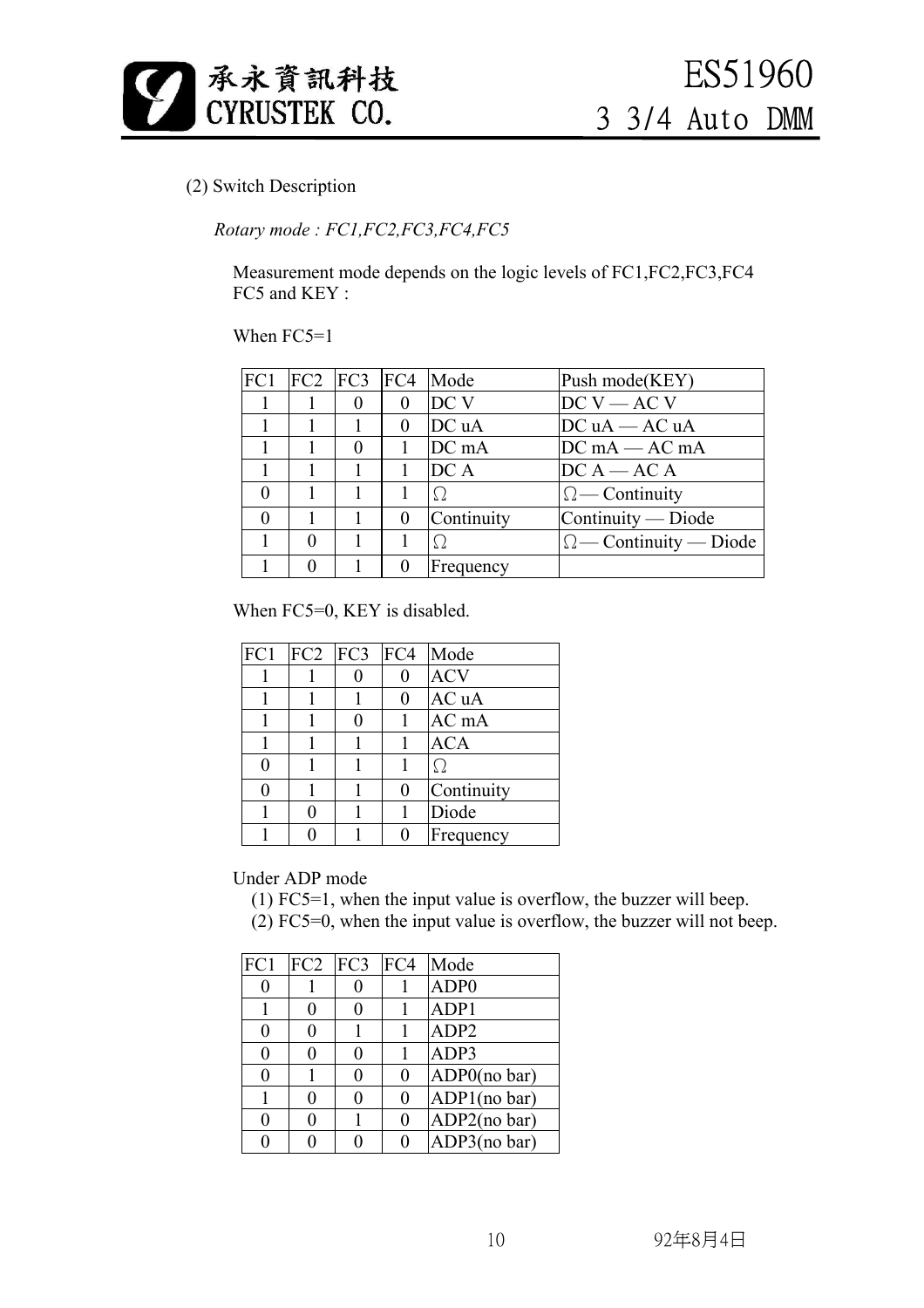![](_page_10_Picture_0.jpeg)

#### *Push mode*

![](_page_10_Figure_3.jpeg)

- (1) If MAX/MIN function is enaled, REL function is disabled, or if REL function is enabled, MAX/MIN function is disabled.
- (2) The sequence order is MAX value, MIN value, Current value.

 *REL :*

![](_page_10_Figure_7.jpeg)

- \* When REL function is enabled :
	- Display =  $Di(N+K) Di(N)$ ,  $K = 0,1,2,3,...$
	- $Di(N)$ : Input reading when REL function active.
	- $Di(N+K)$ : Next K step input reading.
- \* If the input value Di(N) or Di(N+K)  $\geq$  ( $\pm$  4000), the relative value will display "OL".

 *HOLD :*

![](_page_10_Figure_14.jpeg)

- (1) Under auto mode, press the HOLD function, the mode will change to manual mode and stay at the same scale range.
- (2) If HOLD function is enabled, MAX/MIN, REL function is disabled. but if MAX/MIN, REL function is pressed first, the HOLD function still can active.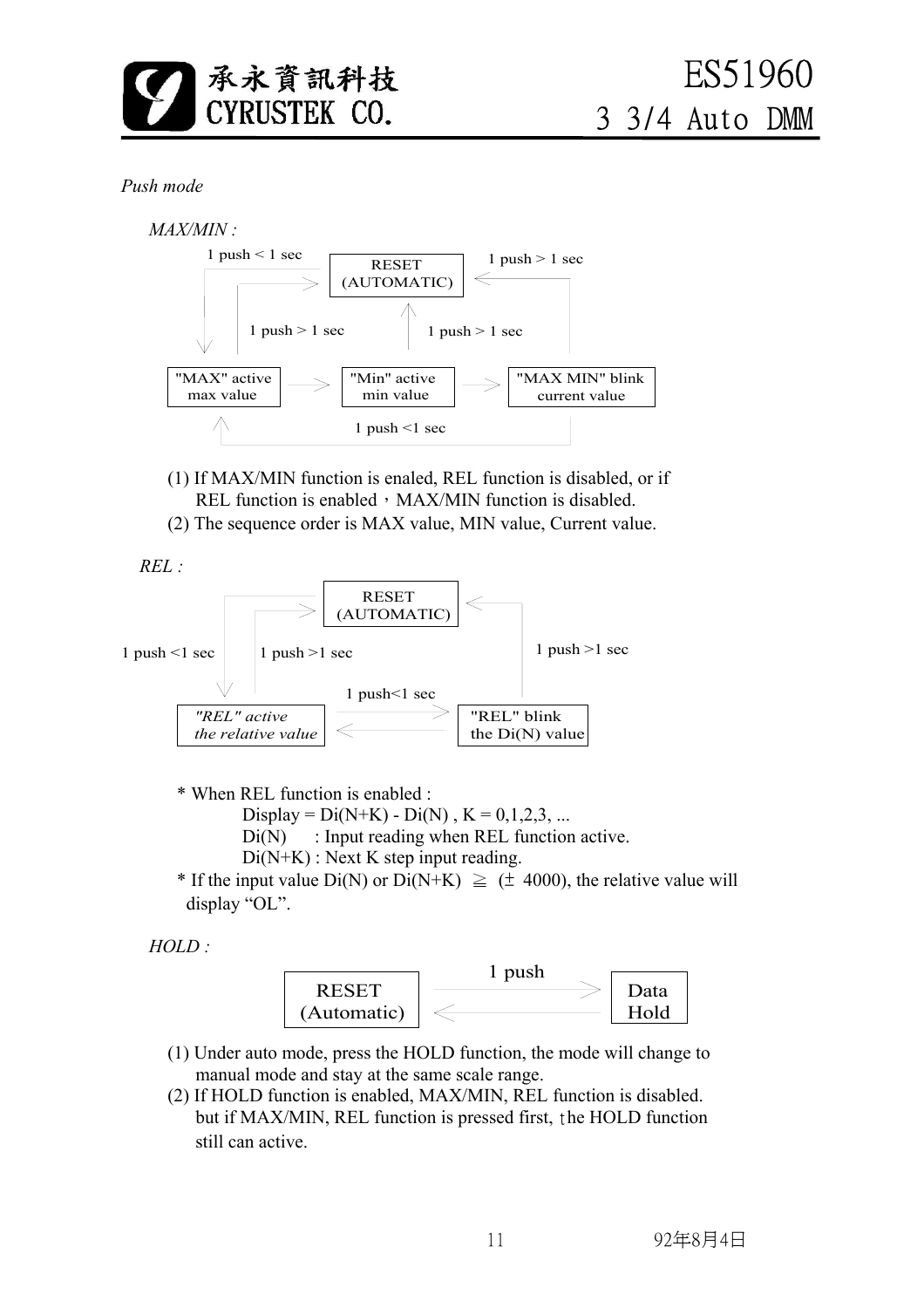![](_page_11_Picture_0.jpeg)

 (3) If continue to press the HOLD pin(logic low)then power on the ES51960, all the segments will blight until release the HOLD pin.

#### *Range :*

 The mode selection of Auto-mode and Manual-mode is determined by RANGE pin. The following is the operating flow chart of Auto-mode and Manual-mode.

![](_page_11_Figure_5.jpeg)

1 push  $\leq$  1 sec

- \* If HOLD, MAX/MIN, REL function is enabled, when RANGE function is pressed, the enabled function will be clear.
- \* The bargraph is not affected by HOLD, MAX/MIN, REL function.

| Function         | Auto        | Manual                                  | Control Range  | <b>Initial Range</b> |
|------------------|-------------|-----------------------------------------|----------------|----------------------|
| Voltage          | $R1 - R5$   | $\mathrm{R}i \rightarrow \mathrm{R}i+1$ | 399.9mV        | 399.9mV(DC)          |
| (AC/DC)          |             | $(R5 \rightarrow R1)$                   |                | 3.999V (AC)          |
|                  |             |                                         | 3999V          |                      |
| uA(AC/DC)        | $R1 - R2$   | $R1 \rightarrow R2$                     | 399.9uA        |                      |
|                  |             | $R2 \rightarrow R1$                     |                | 399.9uA              |
|                  |             |                                         | 3999uA         |                      |
| mA(AC/DC)        | $R1 - R2$   | $R1 \rightarrow R2$                     | 39.99mA        |                      |
|                  |             | $R2 \rightarrow R1$                     |                | 39.99mA              |
|                  |             |                                         | 399.9mA        |                      |
| A(AC/DC)         | Fix         | Fix                                     | 39.99A         | 39.99A               |
| Ω                | $R1 - R6$   | $\mathrm{R}i \rightarrow \mathrm{R}i+1$ | $399.9\Omega$  | "OL"                 |
|                  |             | $(R6 \rightarrow R1)$                   |                | $399.9\Omega$        |
|                  |             |                                         | $39.99M\Omega$ |                      |
| Continuity       | Fix         | Fix                                     | $399.9\Omega$  | "OL"                 |
|                  |             |                                         |                | $399.9\Omega$        |
| Diode            | Fix         | Fix                                     | 3.999V         | "OL"                 |
|                  |             |                                         |                | 3.999V               |
| Frequency        | $FR1 - FR6$ | $FRi \rightarrow FRi+1$                 | 3.999KHZ       |                      |
|                  |             | $(FR6 \rightarrow FR1)$                 |                | 3.999KHZ             |
|                  |             |                                         | 399.9MHZ       |                      |
| ADP <sub>0</sub> | Fix         | Fix                                     | <b>NOTE</b>    | <b>XXXX</b>          |
| ADP1             |             |                                         |                | XXX.X                |
| ADP <sub>2</sub> |             |                                         |                | XX.XX                |
| ADP3             |             |                                         |                | X.XXX                |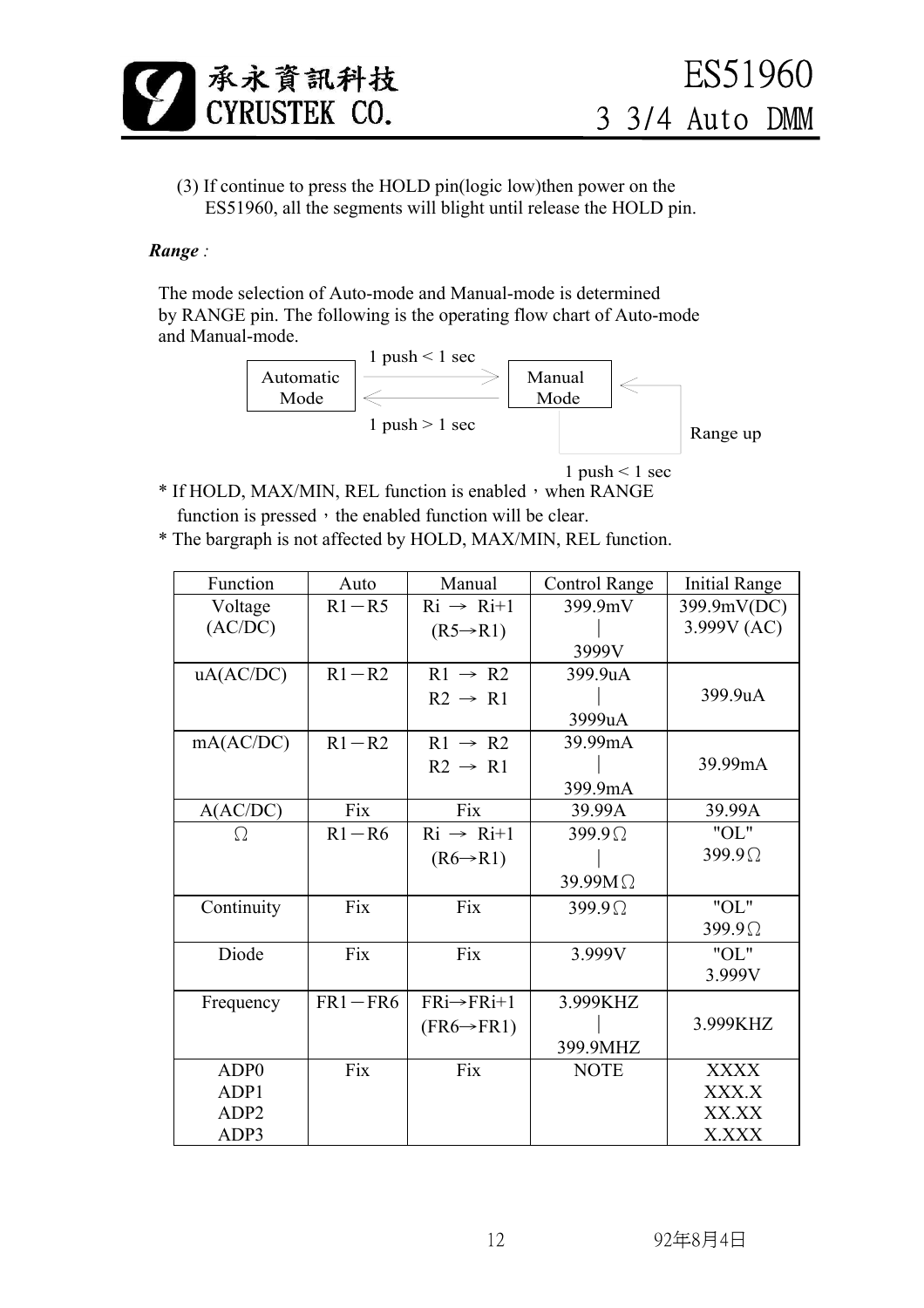![](_page_12_Picture_0.jpeg)

#### *Auto-Power-off function*

 Once power on the ES51960, the auto-power-off function will be enabled and if the functions are not changed in 30 minutes, the auto-power-off condition will happen and SLEEP pin output will change from  $+3V$  to  $-3V$ . When poweroff happens, the final data is saved. If continue to press anyone of the pushed function (except HOLD pin)then power on the ES51960, the auto-power -off function will be disabled , and LCD segment "APO" will be turned off.

#### *BKLIT*

When this pin BKLIT is pushed, the BKOUT pin output will change from V- to V+ for 60 sec then returned to V- again, but if this pin is pushed again within 60 sec, this function will be canceled.

#### *SLEEP*

When auto-power-off happens, this pin output will change from  $V<sup>+</sup>$  to  $V<sup>-</sup>$ , once re-power on happen, this pin output will change from V- to V+.

#### **(3) Buzzer**

#### **The BUZZER turns on in the following condition :**

- •1 beep : Measurement function changed ,power and re-power on , RANGE, HOLD, MAX/MIN, REL, SET, BKLIT or KEY are pushed.
- 3.3 beeps : Input reading overrange. (except diode, ohm, continuity, frequency function used)
- 2.0 KHZ continue: Continue check (Bargraph number<=3).
- 2.0 KHZ continue 1.5 sec : Auto-power-off.

BUZZER output waveform :

2.0 KHz ( continued )

![](_page_12_Figure_16.jpeg)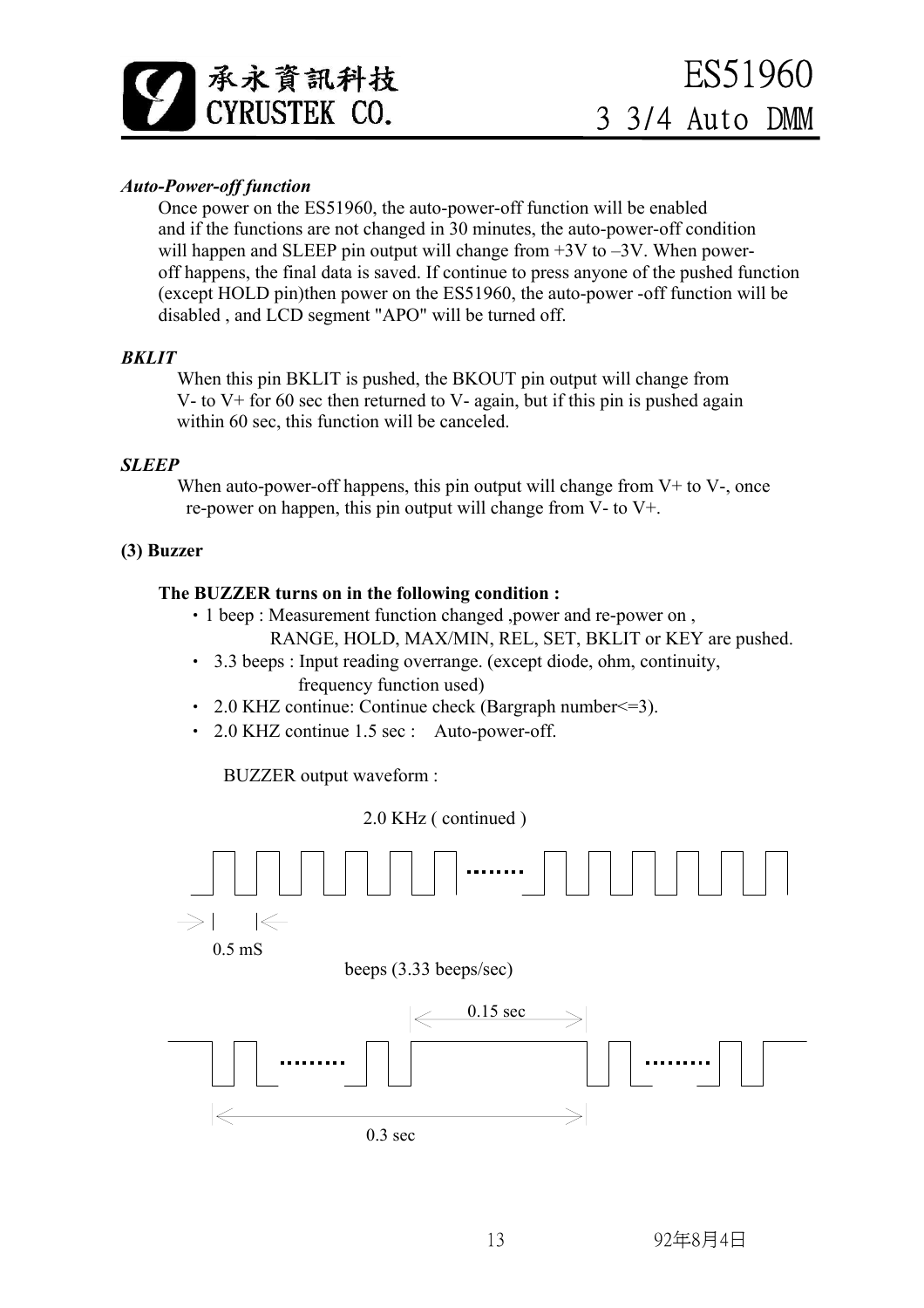![](_page_13_Picture_0.jpeg)

#### **(4) Serial Data Output**

 The serial data is output two times from SDO pin on each A/D conversion cycle.The data format satisfy JIS 7BIT transmission code and the baud rate is 2400,it means the receiver terminal can use RS-232 interface to read data .

![](_page_13_Figure_4.jpeg)

A single package include a start bit(0),  $D0\n-D6(7 \text{ bit})$ , a parity check bit(odd) and a stop bit(1). All the data stream is consist of  $110\times 2$  bits. The high and low voltage levels correspond to DGND and V- respectively. SDO remains at 1 (high) when it is inactive. Hence the start bit (0) could be used as triggering signal to begin the reading process.

![](_page_13_Figure_6.jpeg)

Digit $0 \sim 3$  data is exactly the receiver display number, but the status, function, range, option1,option2 data all need written program to judge what the data mean. Note : LSB bit is sent first,then MSB bit.

 The meter always outputs the current input value to the serial port in spite of HOLD mode. Each block is repeated twice in one conversion cycle. The detailed data format of each packet is listed below.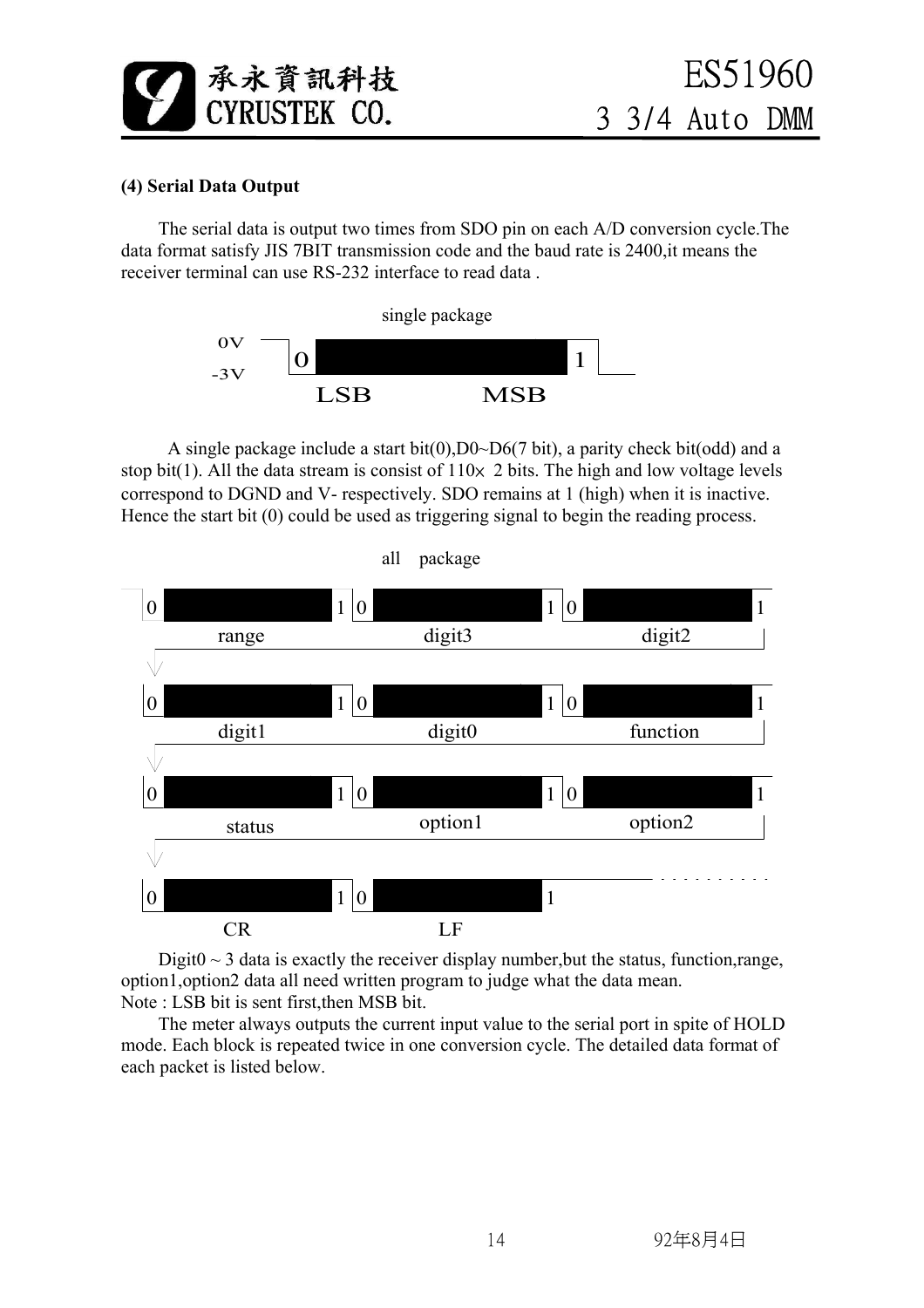![](_page_14_Picture_0.jpeg)

#### **RANGE :**

| Range   |       | mA    | uA     | Ohm      | Frequency      |
|---------|-------|-------|--------|----------|----------------|
| 0110000 | 400mV | 40mA  | 400uA  | 400 Ohm  | 4K HZ          |
| 0110001 | 4V    | 400mA | 4000uA | 4K Ohm   | <b>40K HZ</b>  |
| 0110010 | 40V   |       |        | 40K Ohm  | <b>400K HZ</b> |
| 0110011 | 400V  |       |        | 400K Ohm | $4M$ HZ        |
| 0110100 | 4000V |       |        | 4M Ohm   | 40M HZ         |
| 0110101 |       |       |        | 40M Ohm  | 400M HZ        |

 Because Continuity,Diode, Current(A) and ADP measurement range are all fixed,so they are all the first code 0110000.

#### **DIGIT0 ~ 3 :**

| Digit   | Display data   |
|---------|----------------|
| 0110000 |                |
| 0110001 |                |
| 0110010 | $\overline{2}$ |
| 0110011 | 3              |
| 0110100 | 4              |
| 0110101 | 5              |
| 0110110 | 6              |
| 0110111 |                |
| 0111000 | 8              |
| 0111001 | q              |

 If the input value is over-range(OL),the reading data DIGIT3=4,DIGIT2=0,  $DIGIT1=0, DIGIT0=0, but under the frequency mode, DIGIT0-3 output the$ measured value.

**FUNCTION :** The definition code is not the same as  $FC1 \sim FC5$ .

| Function | Measurement mode |
|----------|------------------|
| 0111111  | А                |
|          |                  |
| 0111110  | UA               |
| 0111101  | <b>MA</b>        |
| 0111100  | Voltage          |
| 0110111  | ( )              |
| 0110110  | Continuity       |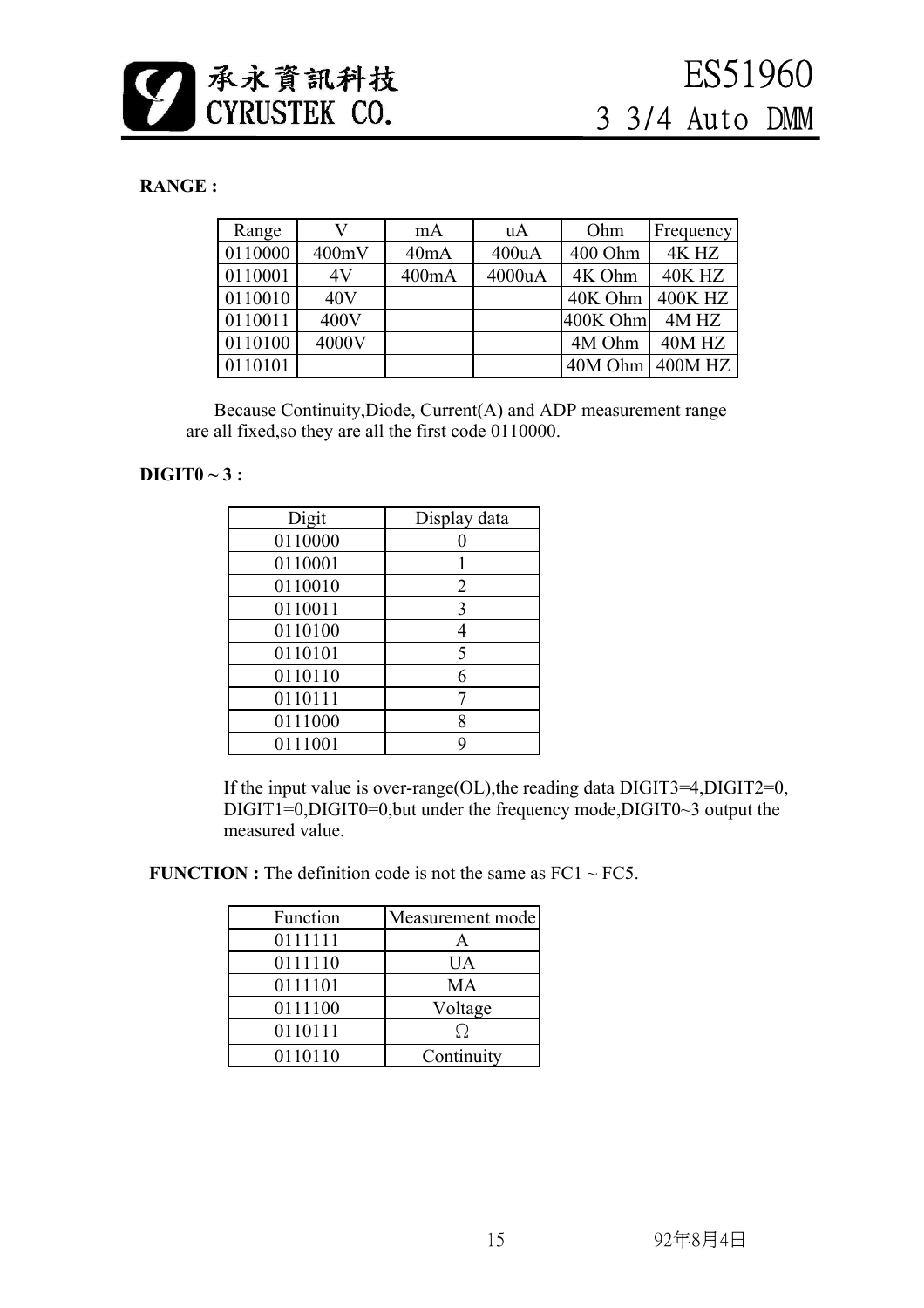![](_page_15_Picture_0.jpeg)

| 0111011 | Diode            |
|---------|------------------|
| 0111010 | Frequency        |
| 0110101 | ADP <sub>0</sub> |
| 0111001 | ADP1             |
| 0110011 | ADP <sub>2</sub> |
| 0110001 | ADP3             |
| 0110100 | ADP0*            |
| 0111000 | $ADP1*$          |
| 0110010 | $ADP2*$          |
| 0110000 | ADP3*            |

\*Under ADP\* mode, the bargraph will not display

#### **STATUS :**

|  | $\overline{\phantom{a}}$ | А                 | 'N<br>Δ1     |  |
|--|--------------------------|-------------------|--------------|--|
|  | $\Delta$                 | $\overline{BIT3}$ | $T^{\prime}$ |  |

 $-$ : "1" is for the negative(-).

BATT : "1" is for the battery voltage is less than  $2.3V\pm 0.2V$ .

OL : "1" is for the input voltage over-range.

ACOL : "1" is that the offset value of input signal is too large on the AC mode.

#### **OPTION1 :**

|  | Δ | <b>TTM</b> | TT2 |  |
|--|---|------------|-----|--|

#### **OPTION2 :**

|  |      |                      | $C/AC$ $AUTCD$ | <b>MAN</b>               | P <sub>(</sub><br>А |
|--|------|----------------------|----------------|--------------------------|---------------------|
|  | RIT5 | $^{\prime}$ $\Delta$ | Т?<br>RĽ       | $\mathsf{RIT}^{\bullet}$ |                     |

 DC/AC : "1" is for the DC mode and Ω, Diode, Continuity, ADP, Frequency Function, "0" is for the AC mode.

AUTO : "1" is for auto range.

MAN : "1" is for the manual range.

APO : "1" is for the auto-power-off function enabled.

 CR(BACK) : Transmission code "0001101". LF(LINE FEED) : Transmission code "0001010".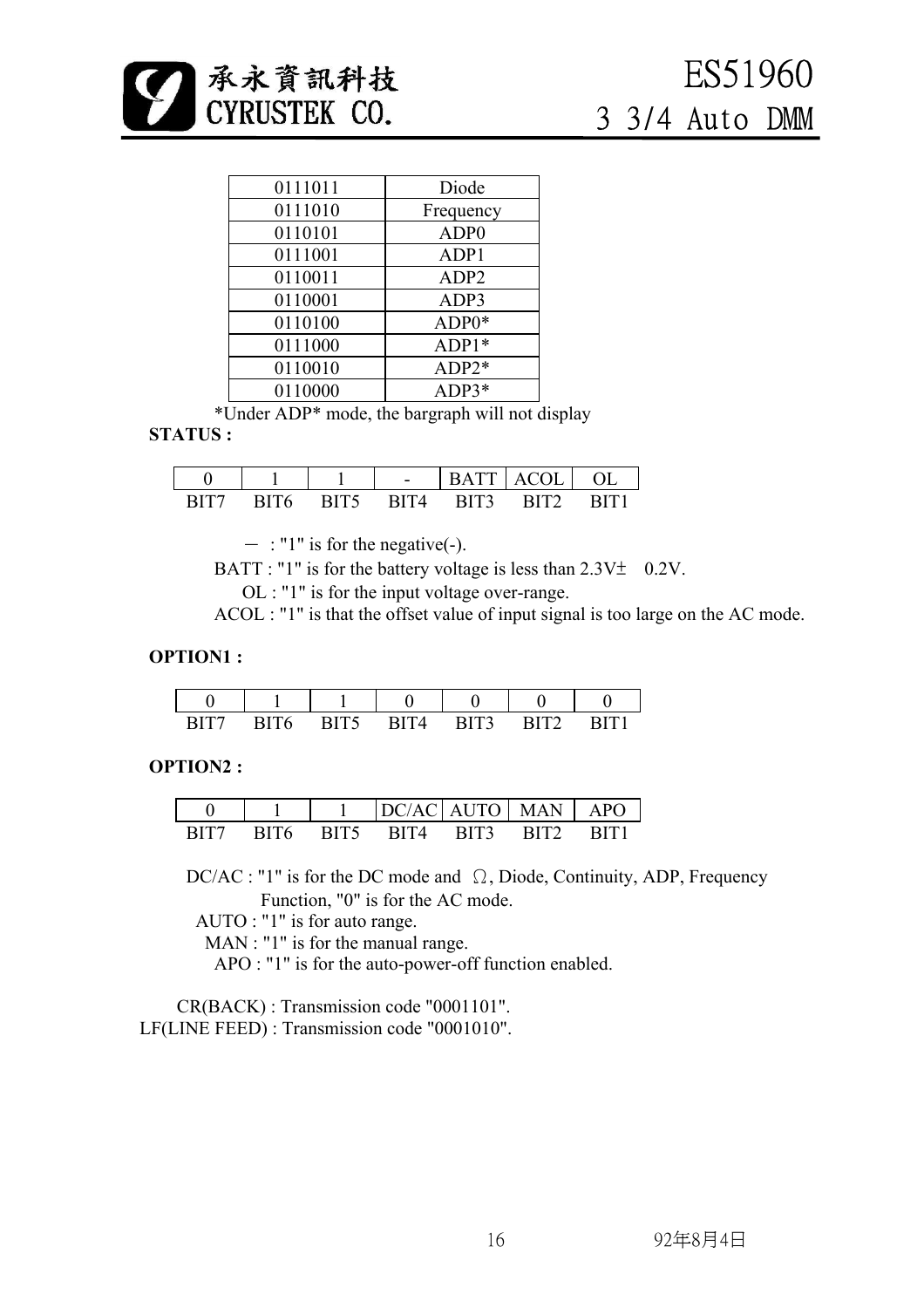![](_page_16_Picture_0.jpeg)

 ES51960 3 3/4 Auto DMM

## TEST CIRCUIT

![](_page_16_Figure_3.jpeg)

### 2 Resistor

![](_page_16_Figure_5.jpeg)

3 Diode

![](_page_16_Figure_7.jpeg)

4 Current

![](_page_16_Figure_9.jpeg)

## 5 Frequency

![](_page_16_Figure_11.jpeg)

6 ADP

![](_page_16_Figure_13.jpeg)

7 Low battery

![](_page_16_Figure_15.jpeg)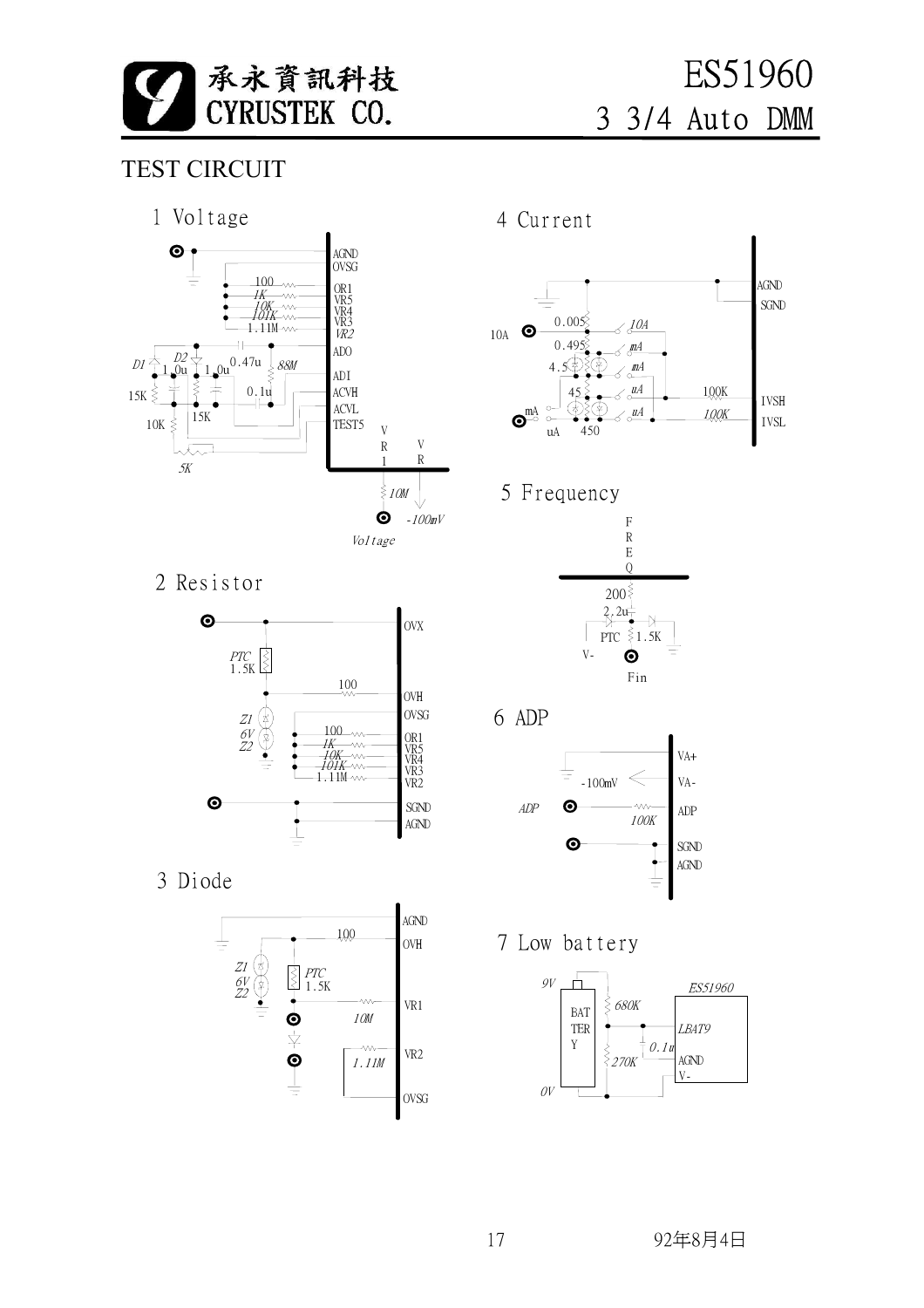![](_page_17_Picture_0.jpeg)

![](_page_17_Figure_2.jpeg)

![](_page_17_Figure_3.jpeg)

Note: In order to prevent IC from damaging by inappropriate operation, the Zener diodes **MUST** be required as protection.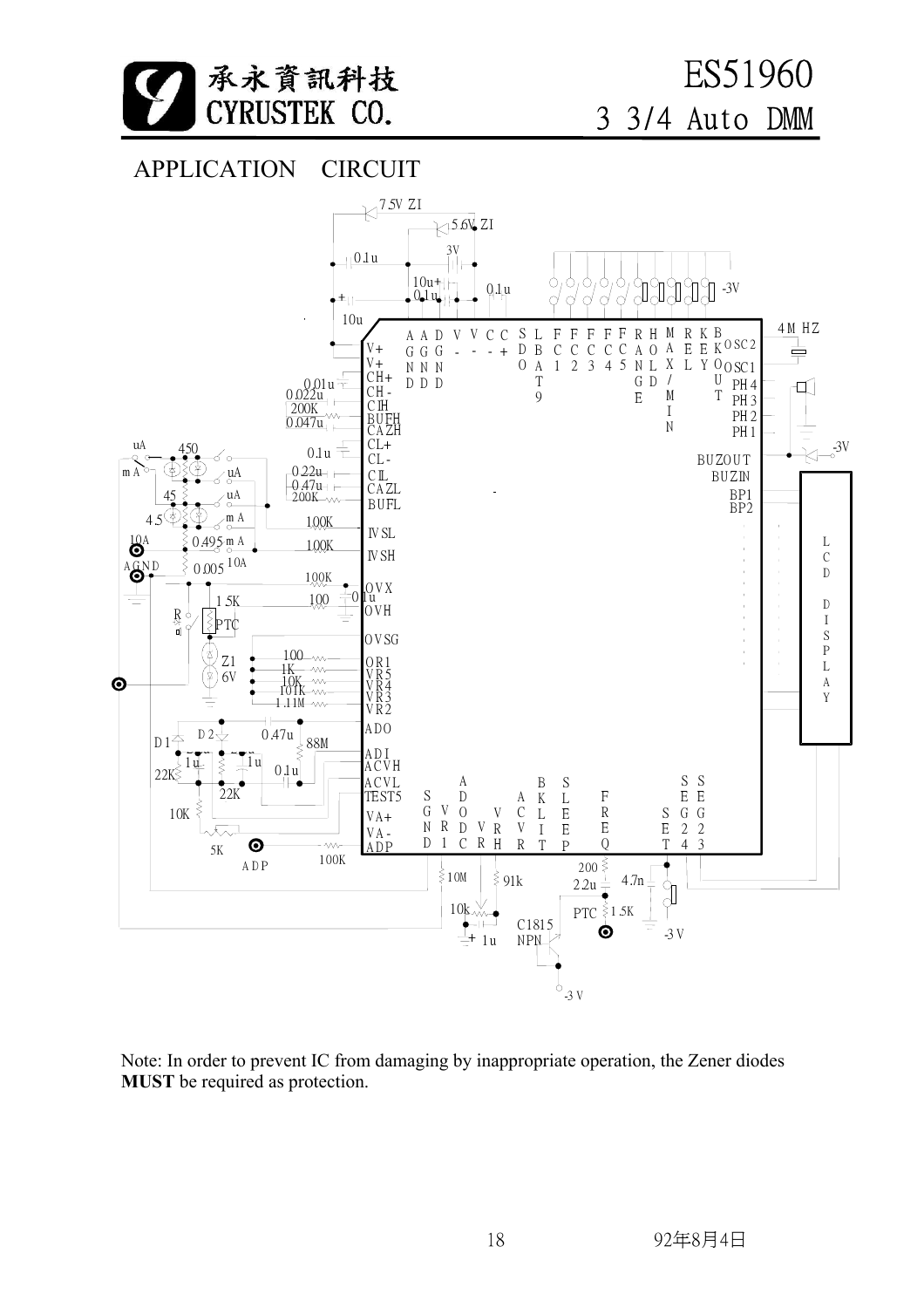![](_page_18_Picture_0.jpeg)

## The Other

### **(1) LCD pin assignment**

|     | SEG1         | SEG <sub>2</sub> | SEG <sub>3</sub> | SEG4             | SEG <sub>5</sub> | SEG <sub>6</sub> | SEG7           |
|-----|--------------|------------------|------------------|------------------|------------------|------------------|----------------|
| BP1 | <b>RS232</b> | bar2             | bar4             | bar <sub>6</sub> | bar8             | bar9             | bar11          |
| BP2 | Bar0         | barl             | bar3             | bar5             | bar7             | d <sub>3</sub>   | bar10          |
| BP3 | Bar-         |                  |                  | <b>AUTO MANU</b> | e3               | g <sub>3</sub>   | c <sub>3</sub> |
| BP4 | DC           | <b>BATT</b>      | f3               | AC               | AP0              | a <sub>3</sub>   | b3             |

|                 | SEG <sub>8</sub> | SEG9  |       |       | SEG10   SEG11   SEG12   SEG13   SEG14 |       |       |
|-----------------|------------------|-------|-------|-------|---------------------------------------|-------|-------|
| BP1             | bar13            | bar15 | bar16 | bar18 | bar20                                 | bar22 | bar24 |
| B <sub>P2</sub> | bar12            | bar14 | d2    | bar17 | bar19                                 | bar21 | bar23 |
| BP <sub>3</sub> | p <sub>3</sub>   | e2    | g2    | c2    | DX                                    | p2    | e l   |
| BP4             | REL              | f)    | a2    | b2    |                                       | MAX   |       |

|                 |       |       | SEG15   SEG16   SEG17   SEG18   SEG19   SEG20   SEG21 |                |                |       |       |
|-----------------|-------|-------|-------------------------------------------------------|----------------|----------------|-------|-------|
| B <sub>P1</sub> | bar25 | bar27 | bar29                                                 | bar31          | bar32          | bar34 | bar36 |
| B <sub>P2</sub> | d1    | bar26 | bar28                                                 | bar30          | d0             | bar33 | bar35 |
| BP <sub>3</sub> | g l   | c l   | n l                                                   | e <sub>0</sub> | g <sub>0</sub> | c0    | M     |
| BP4             | a l   | b1    | MIN                                                   | f0             | a0             | b0    | u     |

|                 | SEG22 | SEG23 SEG24 |    |
|-----------------|-------|-------------|----|
| BP1             | bar38 | bar40       | НZ |
| BP <sub>2</sub> | bar37 | bar39       |    |
| BP <sub>3</sub> |       |             |    |
| 9P4             | m     |             |    |

**NOTE :** 1 : "bar0" is normally ON.

2 : "p1" is always ON when ADP1 function is used.

3 : "p2" is always ON when ADP2 function is used.

4 : "p3" is always ON when ADP3 function is used.

5 : "px" is always OFF(not used).

6 : "RS232" is always ON when SDO function is enabled(option).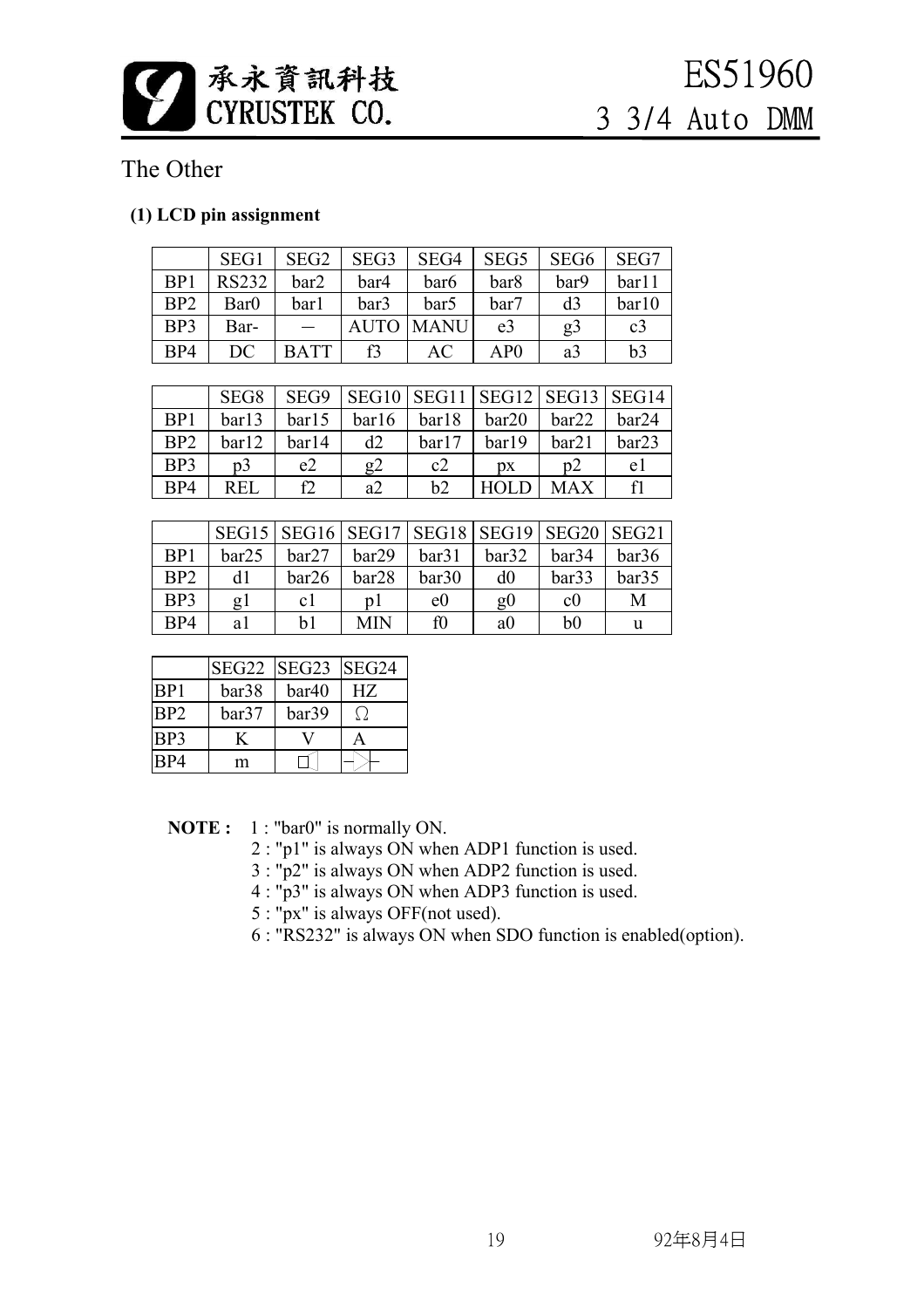![](_page_19_Picture_0.jpeg)

LCD Display Panel

*Backplane Waveform (Frequency = 62.5 HZ)*

![](_page_19_Figure_3.jpeg)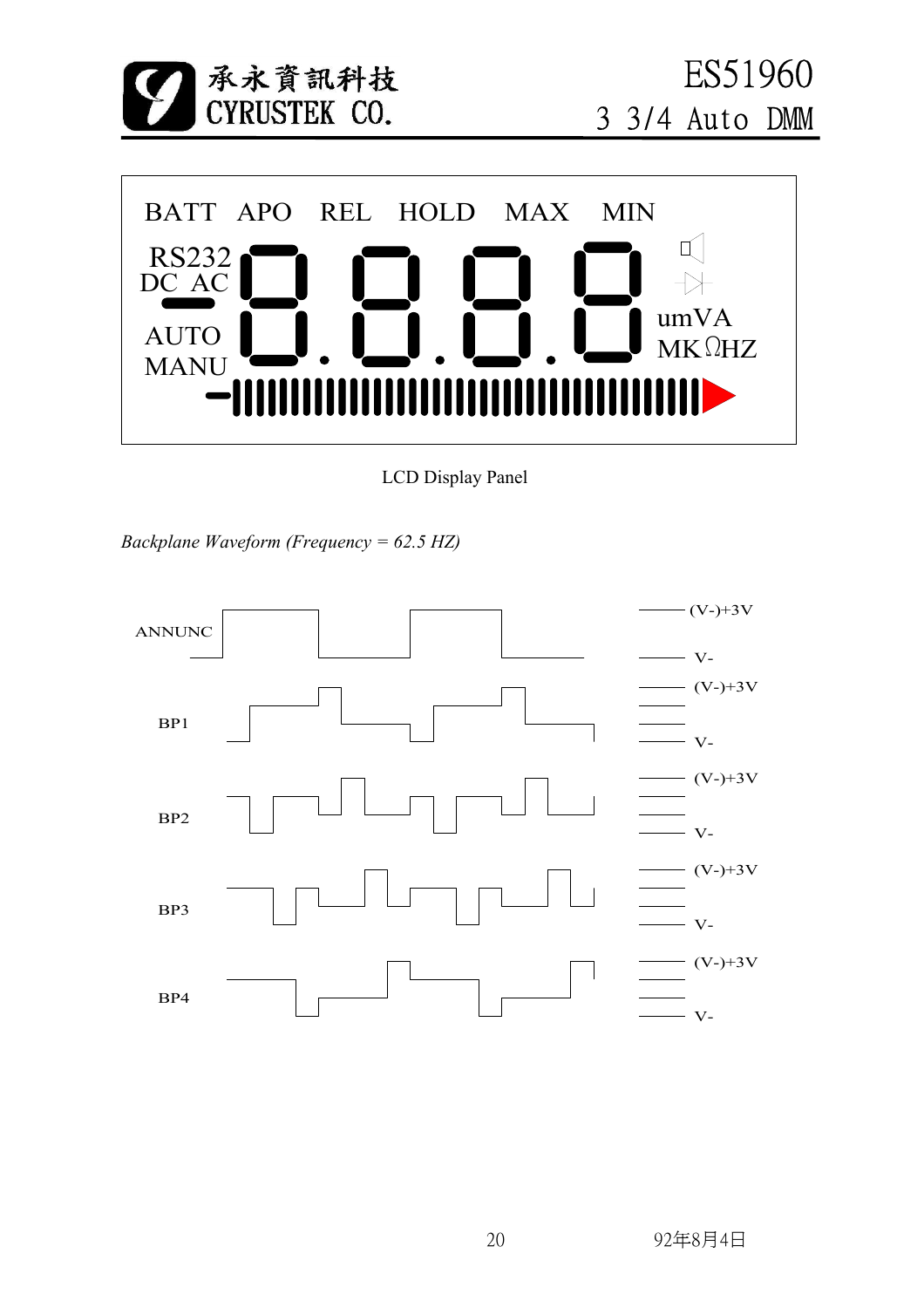![](_page_20_Picture_0.jpeg)

### **(2) LCD Display ON Condition**

| <b>LCD</b> Annunciator                                                        |                                              |
|-------------------------------------------------------------------------------|----------------------------------------------|
| "BATT"                                                                        | Low battery is detected.                     |
| "DC"                                                                          | DC voltage and DC current functions are      |
|                                                                               | used.                                        |
| "AC"                                                                          | AC voltage and AC current functions are      |
|                                                                               | used.                                        |
| $\mathbf{u}$ $\mathbf{u}$                                                     | DC voltage and current function.             |
| "AUTO"                                                                        | Automatic mode is used.                      |
| "MANU"                                                                        | Manual mode is used.                         |
| "REL"                                                                         | REL function is used.                        |
| "HOLD"                                                                        | HOLD function is used.                       |
| "MAX"                                                                         | MAX function is used.                        |
| "MIN"                                                                         | MIN function is used.                        |
| $\mathbb{H}$ $\mathbb{R}$ $\mathbb{R}$ $\mathbb{R}$ $\mathbb{R}$ $\mathbb{R}$ | Continuity-check is used.                    |
| "-+" & "V"                                                                    | Diode measurement is used.                   |
| "mV"                                                                          | AC/DC voltage function is used.              |
| "umA"                                                                         | AC/DC current function is used.              |
| " $MK \Omega$ "                                                               | $\Omega$ measurement function is used.       |
| "MKHZ"                                                                        | Frequency counter is used.                   |
| "APO"                                                                         | Auto-power-off function is used.             |
| "RS232"                                                                       | Serial data output is used.                  |
| Bargraph                                                                      | Bargraph annunciator is only depend on input |
|                                                                               | reading.                                     |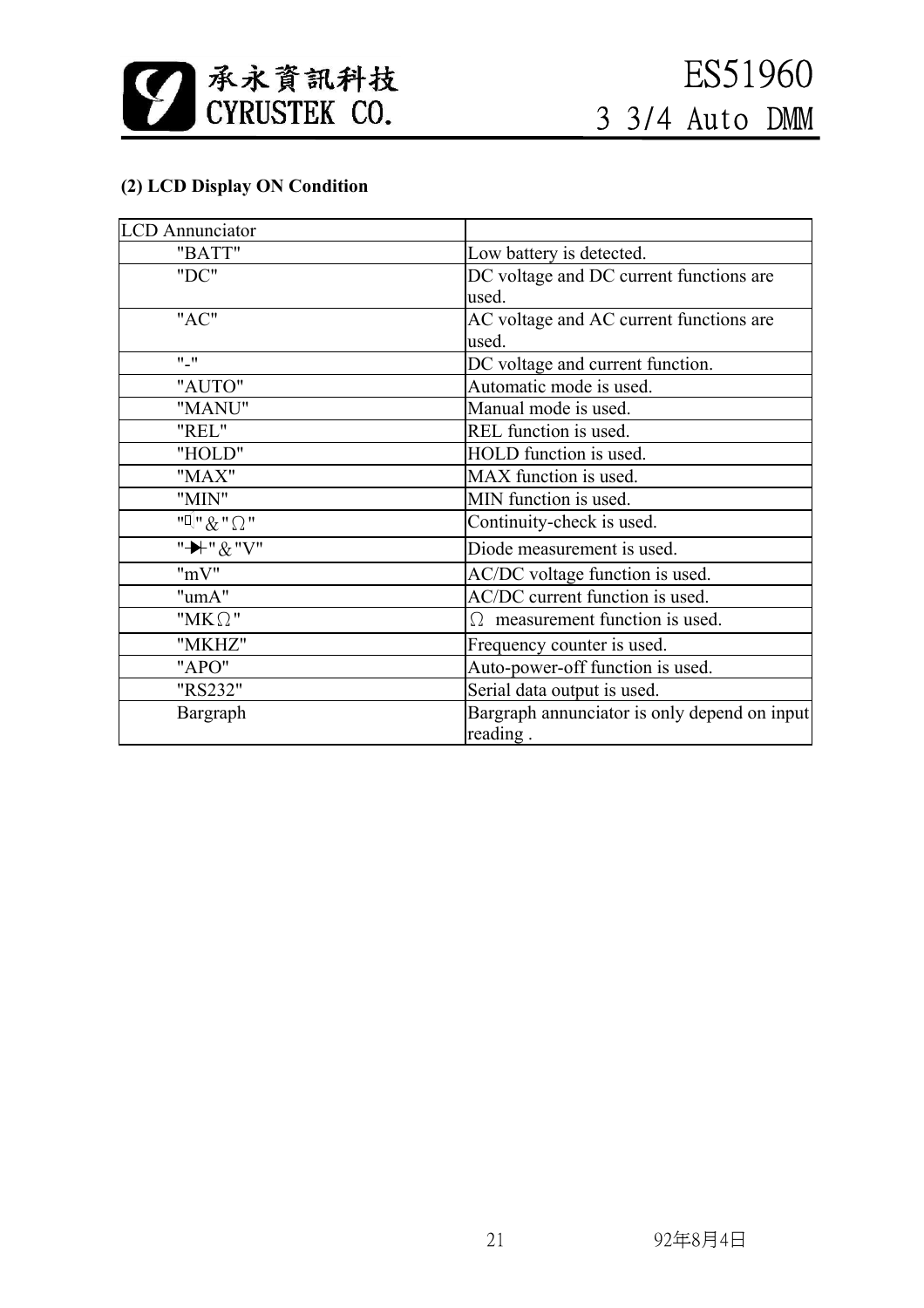![](_page_21_Picture_0.jpeg)

#### **(3) DC offset value at the ACV**

 Generally when we measure an ac voltage,it may be biased upon a dc level.Once the offset voltage is too large,the measurement data will not be true. There is one method can remind user to notice this condition.Connecting ADODC (pin 33) to -3V,when the above condition happens,the LCD symbol "dc" will blink and the data display will be "OL",then user can press RANGE pin to enter to the next range and get the correct value.If this function is enabled , user also can read this condition from the RS232 output form(status).

#### **(4) PH1,PH2,PH3,PH4 four phase output**

![](_page_21_Figure_5.jpeg)

#### **(5) High Resolution and High Speed(Bargraph) time**

|            | High                 | Resolution        | High<br><b>Speed</b> |                   |  |
|------------|----------------------|-------------------|----------------------|-------------------|--|
| Mode       | Current(I)           | Other Measurement | Current(I)           | Other Measurement |  |
|            | Measurement          | V.R               | Measurement          | (V,R)             |  |
| ΖI         | 100m sec             | $100m$ sec        | 10m sec              | 10m sec           |  |
| AZ         | 150m sec             | 150m sec          | 15m sec              | 15m sec           |  |
| <b>INT</b> | 100m sec             | 100m sec          | 10m sec              | 10m sec           |  |
|            | 200 <sub>m</sub> sec | $400m$ sec        | 20m sec              | 40m sec           |  |